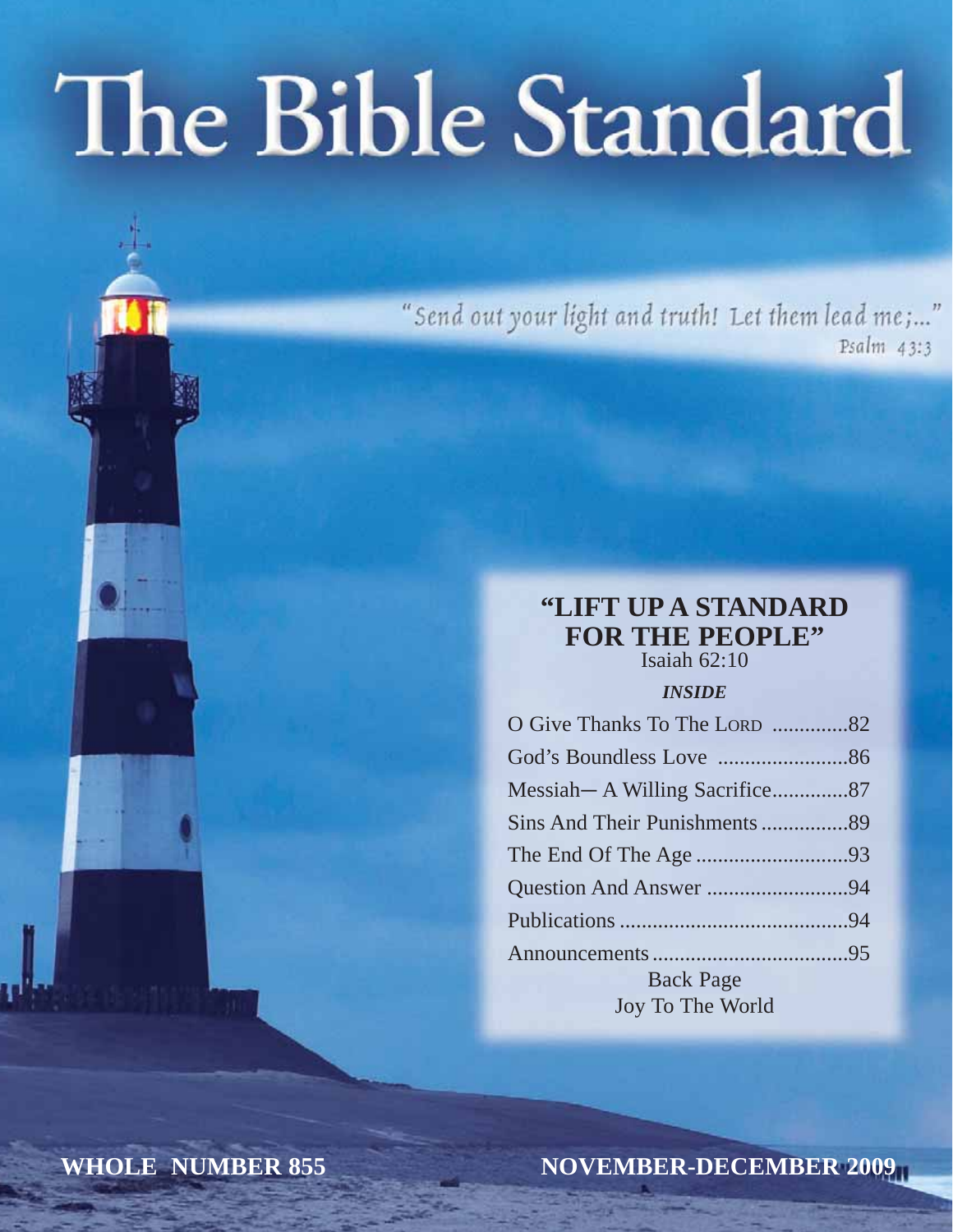

In accordance with the statements of the leaders of our country—the President of the United States and the governors of the States, the majority of the people have celebrated with more or less sincerity a day of thanksgiving to God for the blessings of temporal prosperity. A precious sentiment is associated with this custom, inaugurated by the Pilgrim Fathers more than two centuries ago. The influence of the arrangement is certainly in many respects beneficial, drawing the minds of the people toward God as the giver of every good and perfect gift. It is painfully evident that to the great majority, this annual observance is but a form, because, explain the matter as we will, only a small proportion are sufficiently well acquainted with the great Creator and His wonderful plan, and the laws which govern His dealings with the children of men, to be able to logically reason out and comprehend their causes of thanksgiving. We will enumerate some of the matters which hinder an appreciation of the Lord's providences, and which correspondingly choke and restrain true gratitude to God. If we, under the Lord's blessing, succeed in removing from the minds of some these obstacles to faith and gratitude, we feel sure that a blessing upon such will follow, for gratitude and thankfulness to the Creator imply appreciation, and the appreciation of that which is good surely tends to the building up of righteousness of character and fuller obedience to the Divine standards.

Approximately 150,000 deaths occur in the world every day. The families and friends of these represent a much larger number, many of whom are ignorant of why they were permitted, as well as grief-stricken. Others living under the favors and blessings in this day are, nevertheless, physically and mentally ill to such a degree that they cannot and do not feel thankful. Many are in considerable poverty, through no fault of their own. Is it any wonder, that these appreciate only in part the spirit of Thanksgiving day?

There is another class of unthankful people who enjoy the privileges and blessings of life to a considerable degree, yet are unthankful to God. They have been awakened from the superstitions of the past, when they were taught that there was a reason for thankfulness to God in that they were not consigned to burn in eternal torment. Convinced of the unreasonableness, the absurdity of such a teaching, these have become skeptical in respect to all matters religious. They are thankful to their own energy, the kindness of friends or luck for whatever prosperity they have had; they render no thanks to the Almighty. They know Him not. The eyes of their understanding are still closed to the actualities of the Divine character and plan.

#### **HELP FOR THE UNTHANKFUL**

Let us briefly investigate the true situation from the standpoint of the Divine Word, the Bible, for the assistance of all to a position where thankfulness will be possible, more genuine and spontaneous. Let us divest our minds of everything that would prejudice our judgment of its teachings; for instance, the various creeds and theories which have been handed down from the Dark Ages. Let us set these aside temporarily to examine the Word of God. When once its statements are clearly seen, we will be the better prepared to compare them with the various statements of the various creeds. The result, we are sure, will be to our benefit, to an increase of our appreciation of the Divine character and plan, and to the increase of our thankfulness correspondingly.

We are to remember, however, that full, clear views on these matters, the Scriptures explain, can be had only by consecrated believers, whose appreciation of Divine things will be assisted by the Holy Spirit. While others cannot see, in the sense of appreciating the deep things of God fully and distinctly, they can see in a general way the outward form at least. We trust that our remarks on this subject will be applicable not only to the sanctified in Christ Jesus but also to some who have not yet come into this position, but who may be enabled to see more

**THE BIBLE STANDARD—(ISSN: 1556-8555)** Publisher, the **Laymen's Home Missionary Movement—Bible Standard Ministries**, 1156 St. Matthews Road, Chester Springs, PA, 19425-2700, U.S.A. **Editor,** Ralph M. Herzig. Periodicals Postage paid at Kutztown, PA. **Postmaster:** Send address corrections to The Bible Standard, 1156 St. Matthews Road, Chester Springs, PA, 19425-2700; **Rates: One year's subscription**—\$12.00 (6 issues); single issues—\$2.50 each. **Web Site:** *www.biblestandard.com*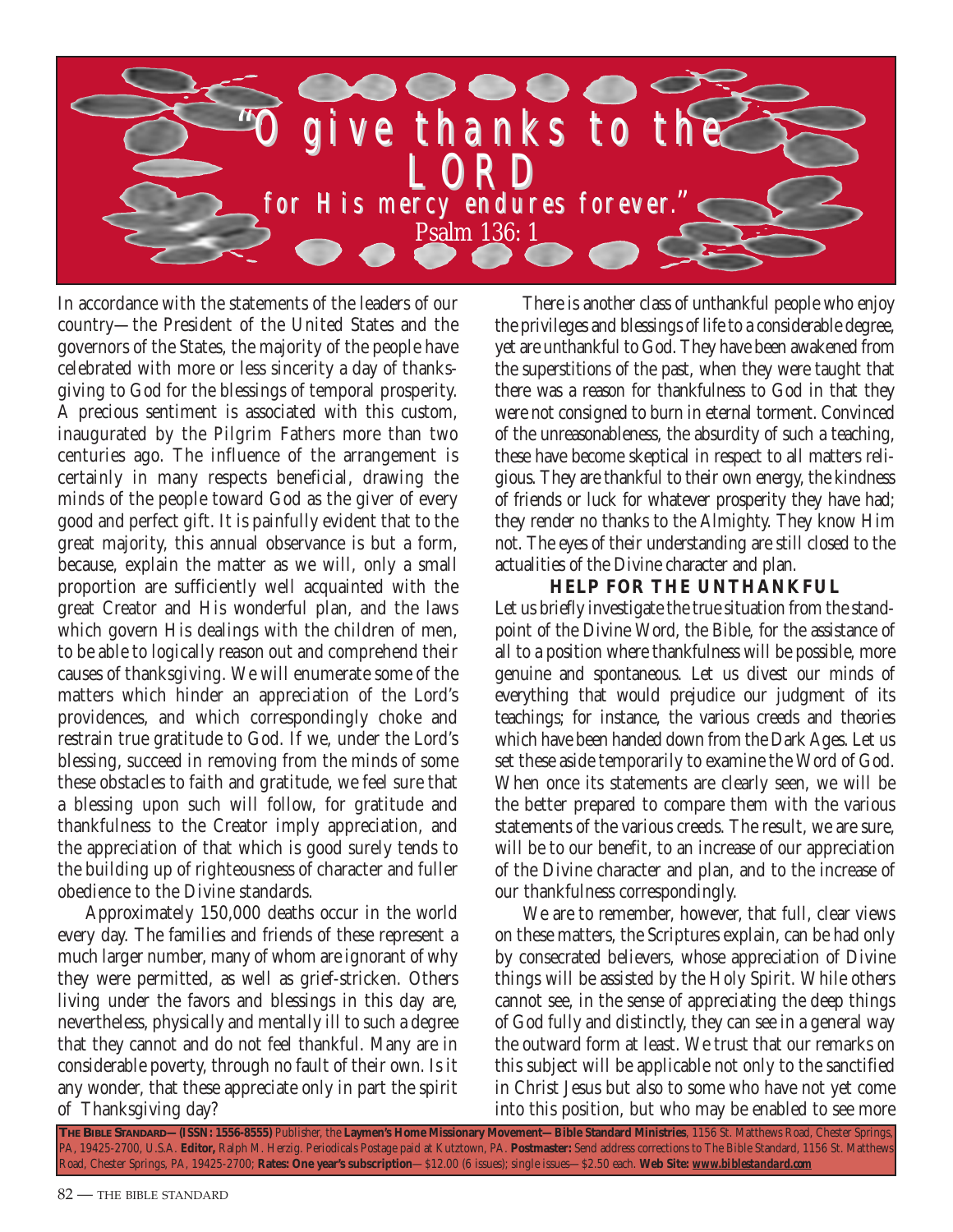clearly than in the past, and then be led to sanctification and ultimately to still fuller appreciation from that standpoint, under the guidance of the spirit.

To suppose the whole world of mankind to be children of God, recognized by Him as such and treated from that point of view, leads to skepticism. Who can contemplate the calamities of even this year by fire, flood, and storms and not feel that if God considers mankind His children, He certainly deals with them as no kind earthly parent would treat his posterity? The same reasoning would hold true as applied to sickness, sorrow, pain and death. The unscriptural claim held by some respecting the Fatherhood of God and the brotherhood of man evidently disproves itself, for we see no evidence of the Fatherhood of God as respects our race, nor that He is exercising a parental care for the world's welfare. Not only so, but such experiences have been the lot of humanity for over six thousand years. The Apostle, in speaking of the matter, declares to Christians, "You were once children of wrath even as others," *still are* (Eph. 2: 3); and again he declares to these that they have "escaped the condemnation which is on the world," implying that the condemnation still rests upon the world as a whole (1 Cor. 11: 32).

What is this condemnation upon the world? Why are humans under the curse or sentence, and called "children of wrath"? The answer is that all God's work is perfect; that when He had created man in His own image and likeness in Eden, man was perfect and in full harmony with God. Adam, at that time, was recognized as a son of God. The explanation, as found in the Word is, that he fell from this relationship, from this fellowship with God. He gave heed to the voice of disobedience and came under the sentence, the curse which made him an alien, which deprived him of this fellowship. It was expressed in its ultimate force in the words, "Dying you shall die"(so the Hebrew, Gen. 2: 17). "Thorns and thistles shall the earth bring forth for you; and you shall eat the herb of the field; in toil you shall eat bread, till you return to the ground, for dust you are and to dust you shall return" (Gen. 3: 18, 19). The Apostle Paul sums up the matter in few words: "As through one man sin entered into the world, and death through sin, and thus death spread to all men, because all sinned" (Rom. 5:12).

#### **A RACE OF CONVICTS**

From this standpoint we perceive that Adam and his race are a convict race serving out a death sentence. This accounts to us for the Lord's permission of conditions unfavorable to life; droughts, floods, storms, cyclones, plagues, pestilences, etc. We would not be understood to mean that all these calamities are directly the Lord's work, but rather that the present unsettled and unsatisfactory conditions of nature are permitted of the Lord to be man's experience because of sin and because of the lessons necessary to be learned during this penal period. From this standpoint, in view of the fact that all human right to life was long since forfeited, we get a new view of the blessings and favors of even the imperfect conditions under which we live.

We must acknowledge that as a race we are not worthy to be called sons of God, nor to be treated as sons. We must acknowledge that the race as a whole is in rebellion against God, unworthy of His blessing or any favor from His bounty. Every temporary blessing should be esteemed a mercy, an extension of our privileges and prolongation of our condemned lives. It is from this standpoint that we read that the Lord causes His sun to shine upon the evil and the good and His rain to fall upon the just and the unjust (Matt. 5: 45). The great majority of mankind are still alienated, not sons but sinners, rebels, "not subject to the law of God," not even desiring fellowship nor seeking to please Him.

Let us glance very briefly at God's provision for the world of mankind. It is revealed in His word, for the benefit of those who receive the spirit of adoption through faith and obedience, that they may know how to sympathize with the world from the Divine standpoint, that they may know how to appreciate the Divine dealings with the world, and that they may sorrow not, even as others who have no hope in respect to dear ones of earthly relationship, whose eyes are still blinded by the god of this world, and who as yet have never seen with the eyes of appreciation and understanding the need of a Savior whom God has provided. Indeed, the majority of them are so blinded that they cannot appreciate the testimony of God's Word respecting their need of a Savior and so great a salvation as is in Him.

#### **ERROR OF THE DARK AGES**

The people of God, under the blinding influences of the Adversary during the Dark Ages, fell into the delusion that all the "children of wrath" were on their way to an eternity of torture, and in proportion as they possessed sympathy and love they were tortured with this thought in mind. We thank God that in the light which is now shining upon His Word, we can view the Scriptures in a more reasonable light. We can see, as the prophet declares, that "their fear of Me is taught by the precepts of man" (Isa. 29: 13); that under the delusion of the Adversary, the simplest words were twisted into the story of this awful theory which burdens so many hearts, and which to so large a degree hinders true love toward God. We see the simple words "die," "perish," "destruction," wrested from their true literal meaning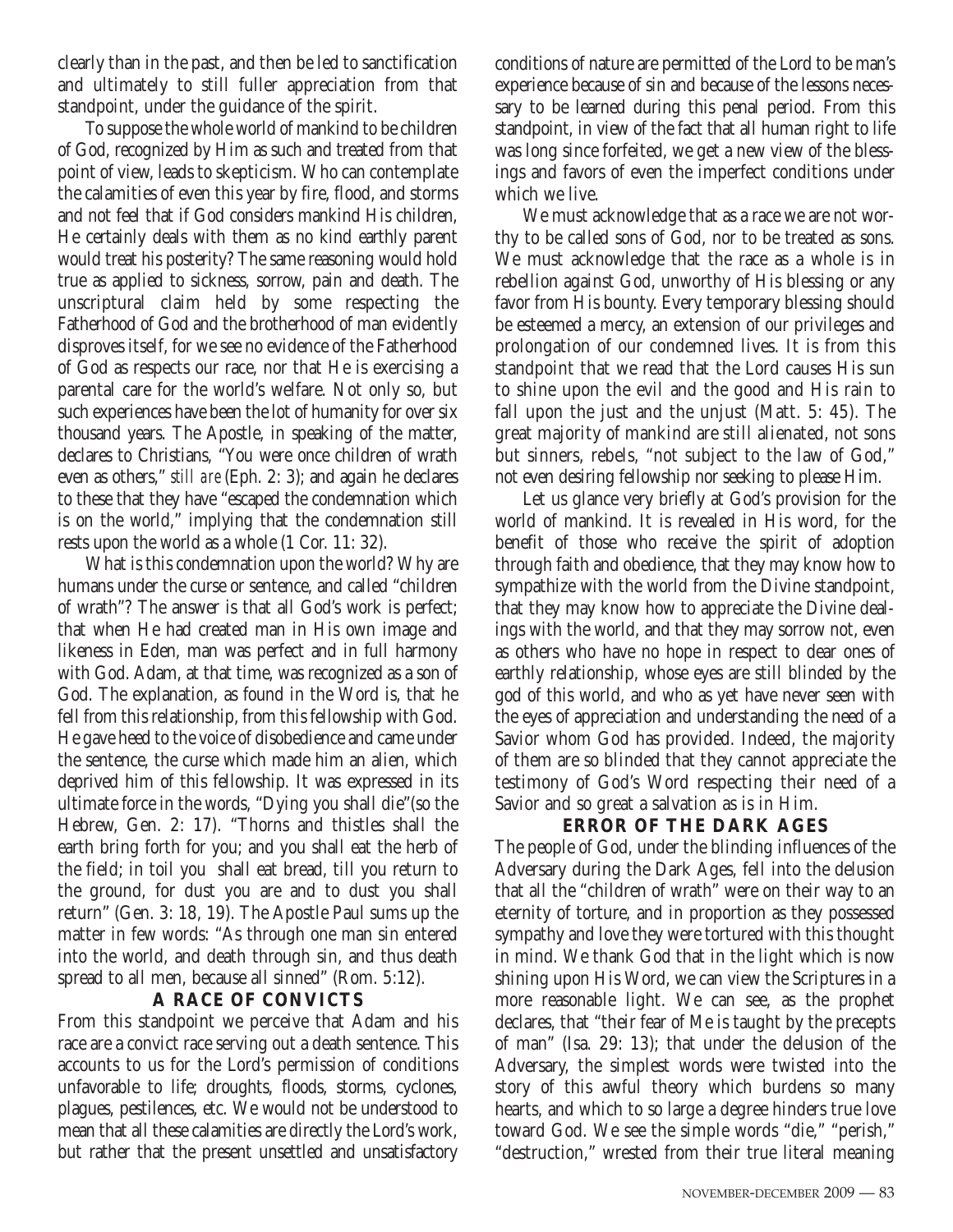and interpreted to mean the very reverse, in support of error, to the further blinding of the Lord's people, and to the destruction of their own rest and comfort and peace and thankfulness in the Lord.

We rejoice now that in the light of God's Word we can see that He justly sentenced our race to death and justly treats them as convicts; nevertheless, God, full of mercy and compassion, provided a great redemption price paid by our Lord Jesus at Calvary. We can see that the mercy of God is applicable only to believers, so that there is no other

name given under heaven or among men whereby we must be saved but by the name of Jesus. We see further that, instead of God's mercy ending with those who now are granted the blessing of the opening of the eyes of their understanding and the ears of their appreciation, instead of Divine favor ceasing in the selection of the Church of the Gospel Age, it is really only beginning with these, and that, ultimately, the same grace of God which has now brought salvation to the elect, will bring the opportunity of salvation also to every member of our race. We are not claiming universal salvation, but we are claiming that the Divine program is to give a universal opportunity for salvation to every person. It was to this end that Jesus Christ by the grace of God tasted death for every man, and that He is the propitiation for our sins (the Church); and not for ours only, but also for the sins of the whole world (Heb. 2: 9, 1 John 2: 2).

What a revolution of sentiment toward the Lord comes over our hearts when we get a convincing glance of the lengths and breadths and heights and depths of the love of God which passes all human understanding. Even a glance moves us to appreciation, to gratitude, to thankfulness; and day by day, as we go onward growing in grace and knowledge and love toward God, our appreciation of His wonderful love and wonderful plan increases until it fills more and more every crevice of our hearts, driving out more and more everything contrary to the Divine standards.

Some will ask, if God designed ultimately to grant knowledge of Himself and His plan to every creature, why did He not do this from the first? Why did He allow 4,000 years to elapse before He even sent His Son to be a ransom price for our sins? And why has He allowed nearly 2,000 years to pass without making known to any but a mere fragment of our



race His loving kindness, His tender mercy, His real character, His wonderful plan? Why should we hope that the Lord in the coming age would reveal Himself to all mankind, since He has not done so in the present age or in the previous ages?

We reply that our confidence in the full revelation of God's love and mercy to every creature in the coming age is based not upon speculation but upon the positive statements of the Divine Word. Space will not permit us to here discuss these momentous subjects

in their details. Indeed we cannot hope on such occasions as this to do more than merely attract the attention of those who have eyes to see and ears to hear. Such as are of this class will hunger and thirst, seek and knock, for further instruction respecting God's plan, and we will be more than pleased to hear from such and to put within their reach full and clear testimonies answering every question and clearing every doubt, which will cause their ears to ring anew with joy and praise and thankfulness to God. Limited in time, we can here throw out only the barest suggestions respecting the magnificence of our heavenly Father's plan as it shall ultimately reach the whole human race, and give to every individual of our race a full opportunity for returning to fellowship with God as their Father in spirit and in truth.

#### **"FOR HIS MERCY ENDURES FOREVER"**

The wisdom of this world, unwilling to submit itself fully to Divine direction, errs sometimes on one side of the question and sometimes on the other. Few seem willing to take the Lord's own word respecting His purposes at face value. The usual disposition for each one is to measure Divine mercy by human standards instead of by the Word. They think of God as cruel and merciless, and have little difficulty with the teachings of the Dark Ages, that all not favored with knowledge of the Lord and ability to appreciate righteousness are thereby marked as subjects for eternal torture. Some have even argued that a person who has lived in a civilized community, and has heard church bells ring and seen a Bible, has, because of this contact, become so responsible that any deviation on his part from saintliness would promptly and justly merit suffering. Others go to the reverse extreme and contend that all must be saved; that God could not rest satisfied with His own work until every human being shall finally attain to glory, honor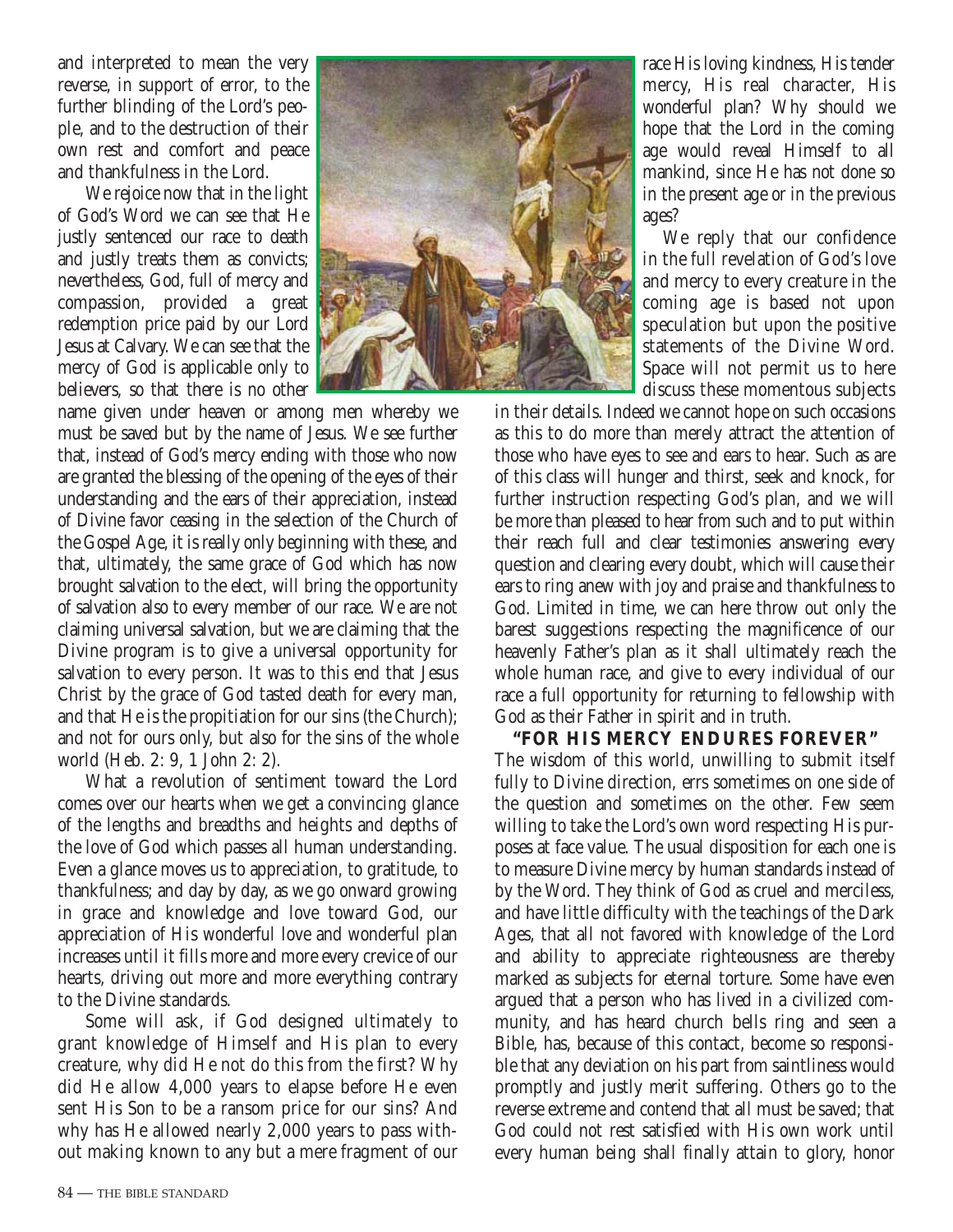and immortality. How much better the Scriptural proposition than either of these.

The plan of God set forth in the Scriptures proposes that none shall be saved in ignorance but that eventually all shall be brought to a knowledge of the truth— "in due time" (1 Tim. 2: 4-6). It proposes that each individual's responsibility shall be only in proportion to his knowledge, and that until he knows clearly and distinctly, his responsibility is only partial. It proposes that all shall come to full responsibility each for his own acts; that to the world, eventually, shall be granted the necessary assistance, that good intentions may be carried forward to a full development of character in accord with the Divine standards, and that the reward for such shall be everlasting life and blessedness; but that, on the contrary, all who are brought to a clear appreciation and fully assisted in every necessary way shall be responsible,

and if they love sin and follow it willingly they shall die the second death—everlasting destruction.

The mercy of the Lord, which is now extended to those who, exercising faith, lay hold upon the Lord Jesus as their redeemer, will by and by through the ministry of the Church, have salvation extended to every human being, and to be exercised until every member of the human family shall have had the full, neces-

sary, proper, reasonable knowledge and opportunity for attaining the gift of God—eternal life (John 3: 16).

Many attack this position and declare that there is no mercy for any beyond the tomb. We are urging that our God, in His mercy and love, has provided a redemption for every member of the human family, and that those who do not have the opportunity for learning of the grace of God in this life will have this opportunity during the Millennial Age, after being awakened from the tomb. As our Lord declared, "All that are in their graves shall hear the voice of the Son of man and shall come forth. They who have done good (who have passed the Divine inspection along the lines of faith in the present life,) will come forth unto a resurrection of life" perfected, glorified; while they that have done evil, (those who have not come up to the standard of faith and obedience) will come forth by an awakening and eventually to a resurrection by judgment (John 5: 28, 29 *Revised Version*).

**MILLENNIAL JUDGMENTS PROMPT** The entire Millennial Age is set apart for this resurrection by correctional judgments. The judgments of the Lord will be abroad in the earth then and the inhabitants will

*"For God so loved the world, that He gave His only begotten Son, that whosoever believes in Him shall not perish, but have eternal life" John 3: 16.*

learn righteousness, as the prophet declares in Isa. 26: 9. Every sin will receive its just recompense of reward, and every effort toward righteousness shall receive a blessing, and the effect of such a prompt dispensing of rewards and punishments for all the acts of life will cultivate obedience and be helpful to the whole world. The obedient shall rise up, up, up out of sin-and-death conditions until, by the end of the Millennial Age, they shall have attained to full perfection of being, their raising up and resurrection being completely accomplished through the judgments and disciplines of that 1,000 year period. On the other hand, those who will refuse to make progress in that time, as the Scriptures expressly declare, will be cut off from among the people in the Second Death (Acts 3: 23).

To many it seems beyond belief that God should be merciful to the race, and grant to each member of it, a full opportunity to benefit from present experiences

> with sin and death. Such should notice our text, and the entire psalm of which it forms a part. It declares that God's mercy endures forever, and this is 26 times repeated in this psalm. What an assurance God has given us, that His mercy is not limited to the present life or to present opportunities and privileges! What an assurance we have of His goodness! He is not only able to save to the uttermost but willing to do so. In due

time all shall receive a knowledge of the Truth, every knee shall bow, every tongue confess, and each and all shall have full opportunity of tasting of the mercy of God under the new arrangement of the Kingdom.

As we glance down through the different items enumerated by the prophet in this psalm, we find food for thought. We read in the Bible, that God smote the Egyptian firstborn; and the Amorites, the Amalekites, the Perizzites, etc., slain before Israel, is unexplainable from any other standpoint than the one we are considering, namely, that God's mercy is not limited to the present life, but endures forever. In God's due time His mercy through Christ shall bring all these from the tomb, and shall enlighten them by the true Light that lights every man that comes into the world (John 1: 9). The mercy, still continuing, will make it possible for every member of the race to come back into harmony with the Lord, and to gain eternal life lost in Eden; if they work toward that end.

#### **GOD'S LOVE CONSTRAINS US**

"For His mercy endures forever," is, we say, the key explaining all the difficulties and trials of this present life, and assuring us that the lessons learned here shall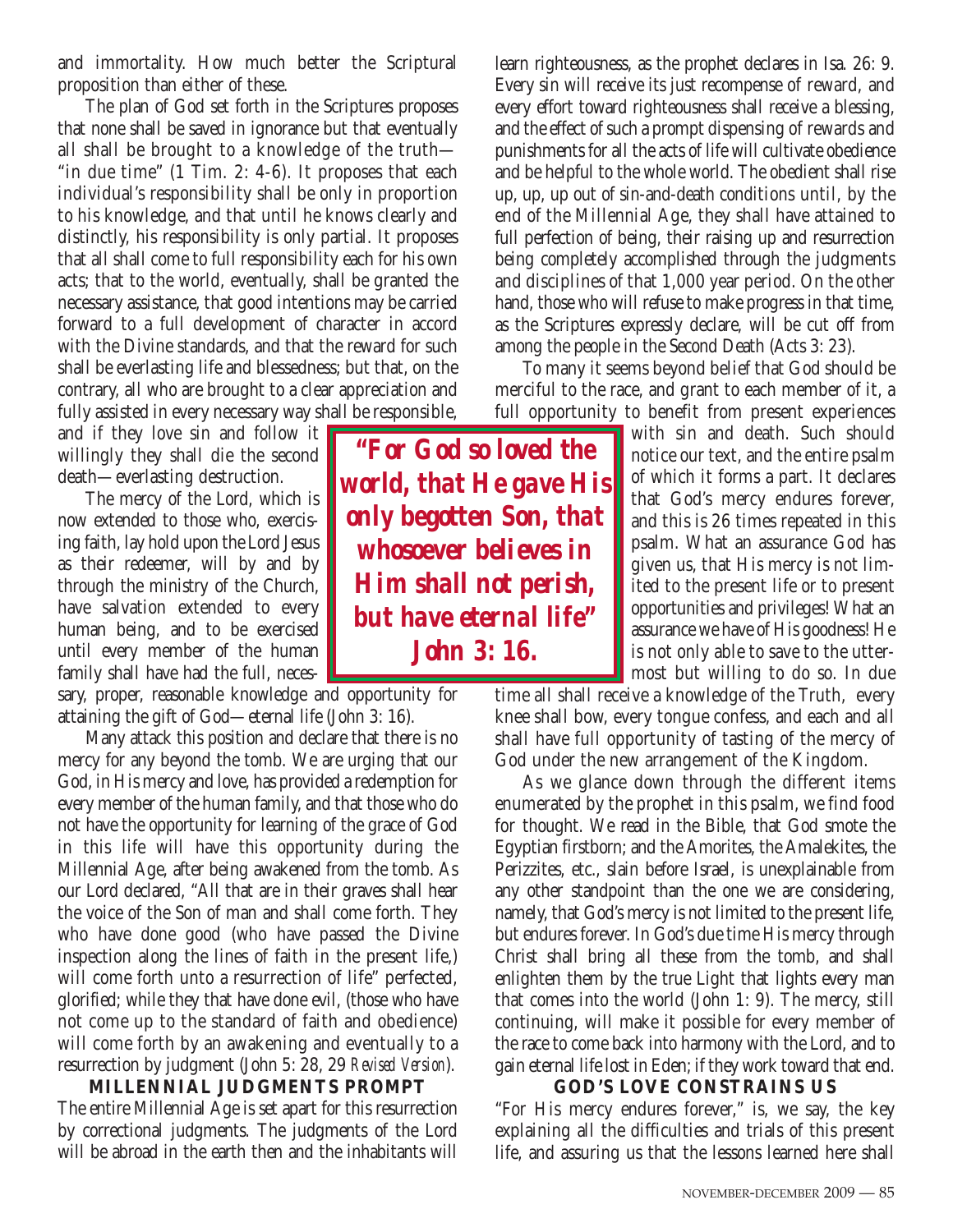not be without their meaning in due time. The entire world is now learning of God's inflexible justice under His sentence of over 6,000 years ago, "You shall surely die." Only the Church heard the message of salvation and reconciliation through the precious blood, but eventually everyone shall know, from the least even unto the greatest (Heb. 8: 11). The mercy of God in Christ Jesus, the great High Priest, who has already purchased our race, shall bless and heal and uplift all who have the desire to come unto the Father through Him. "O give thanks unto the Lord, for He is good; His mercy endures forever!"

Nothing in this can be understood as sanctioning sin. On the contrary, those who hear the voice and obey receive a great blessing. This view of God's mercy, extends into the future to reach every member of the race. This shows Divine love co-operating with God's justice for the eradication of evil and sin in the human race on earth. It maintains the standard of righteousness and holiness as the only grounds for eternal life; it puts to shame the various theories that half-converted, unconverted, ignorant, superstitious and savage peoples are to be taken to glory in the present life. This Bible teaching also puts to shame the prevalent purgatorial and eternal torment theories that most of the world's population have for centuries believed. On the contrary, the Scriptural view shows the mercy of God operating along the lines of reason, justice, and love, bringing every member of the race to a mental and moral responsibility and to a full and complete deliverance, if they will, into the blessings, privileges and liberties of God's people Millennially.

On the other hand, this mercy is not without its limitations, though the common version seems to so imply. The Hebrew word which in our text is rendered forever is "*olam*," and signifies, not forever, as without end, but more literally to a stopping point. In this proper rendering our text declares, "His mercy endures to a completion." How grand! How sublime! The Scriptures tell us that it will be at the conclusion of the thousand years, when Christ shall have put down all insubordination, all sin, and shall have lifted up all willing and desirous of being restored to the Divine character and likeness. After stating this, the Apostle adds, then comes the end, the completion (1 Cor. 15: 24). Mercy shall have its full opportunity in the thousand years of the Millennium, even as injustice has had its long reign over the world during the 6,000 years of the past.

In the meantime we wait now for the institution of the earthly phase of God's Kingdom and are seeing the death throes of Satan's evil empire as it struggles for existence in the midst of the Lord's great army attacking it from every

direction. Every vestige of his control is being assailed, from the injustices of government throughout the world, the corruption and errors within the religious spheres, to the latest upheavals of the world's financial system, requiring the patching of the old wineskins with trillions of dollars (Luke 5: 37 NIV). This destructive initiative will continue into every facet of Satan's domain until it is destroyed. "Yet once more I shake not only the earth, but also heaven. Now this, yet once more, indicates the removal of those things that are being shaken, as of things that are made, that the things which cannot be shaken may remain." Only the purity of the Truth founded on the principles of righteousness will remain after the Lord's shakings will have done their work (Heb. 12: 26, 27). The shaking of the earth has application to the social order of human society; the heavens are the powers of spiritual control, the reigning religious systems of earth.

Returning now to the close of the Millennial Kingdom, Paul continues "Then comes the end," when all insubordination having been brought under control, the Kingdom, the dominion of the world, "shall be delivered up to God, the Father" (1 Cor. 15: 24). The work of grace begun at Calvary in the great atonement sacrifice will have then been completed by the reign of the Redeemer, for the binding of Satan and the overthrow of evil, and the uplifting of whosoever wills to accept Divine favor under the knowledge and opportunities then afforded. Surely, in proportion as we come to know our Heavenly Father's character and plan, in that same proportion can we appreciate all the precious promises of His Word. To the consecrated our text has its deepest meaning, "O give thanks to the Lord, for He is good; His mercy endures forever." \* \* \*

# Could we with ink the ocean fill, Were every blade of grass a quill, Were all the world of parchment made And every man a scribe by trade, To write the love of God above Would drain the ocean dry; Nor could the scroll contain the whole, Though stretched from sky to sky. **GOD'S BOUNDLESS LOVE**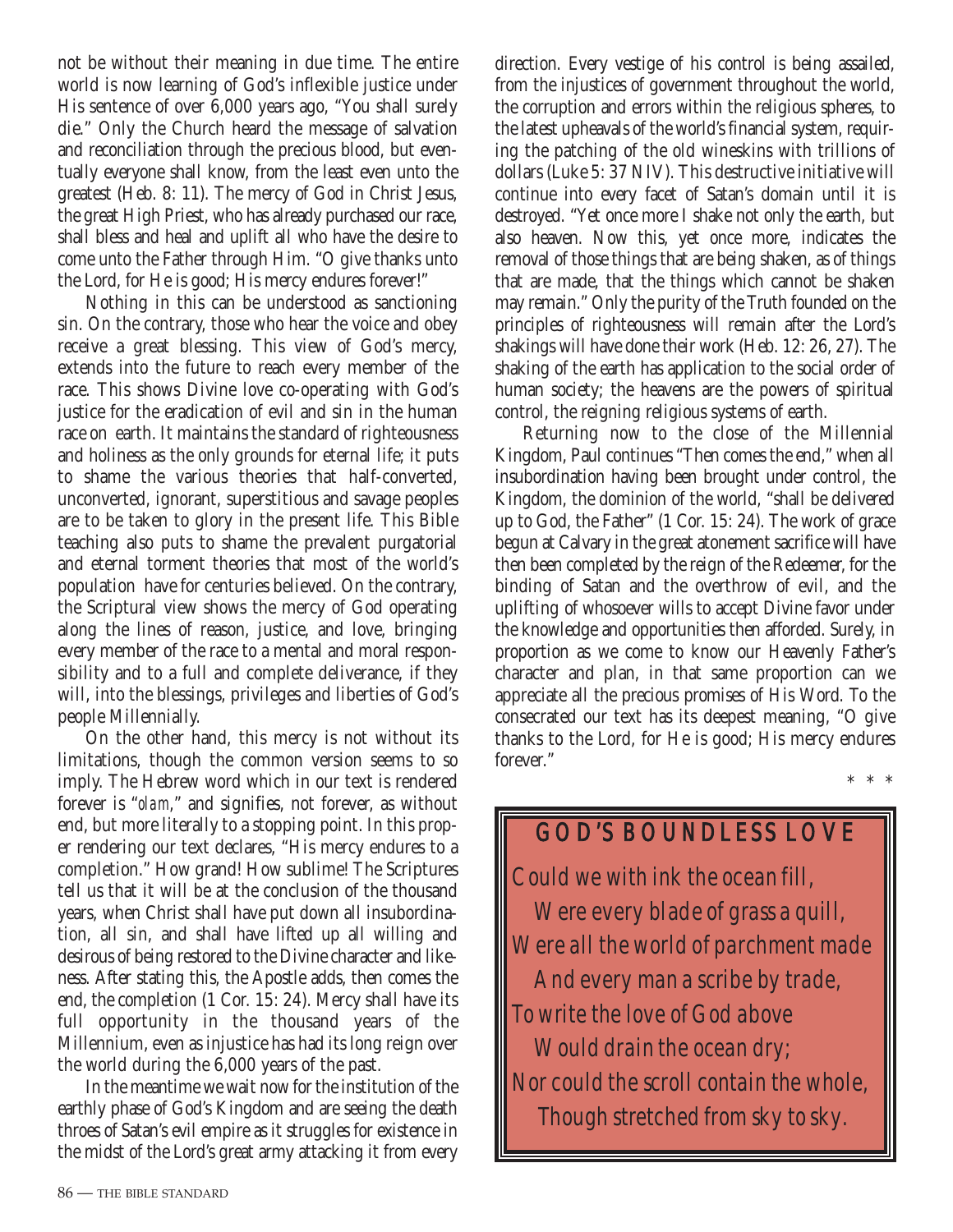# MESSIAH-A WILLING SACRIFICE *"And the pleasure of the Lord shall prosper in His hand"* Isa. 53: 10

Messiah—God's Servant *Continued from the July-August issue*

God said of Cyrus, a type of His Messiah, His greater Servant, "He is My shepherd, and he shall perform all My pleasure, saying to Jerusalem, 'You shall be built,' and to the temple, 'Your foundation shall be laid.' "Thus says the LORD to His anointed, to Cyrus, whose right hand I have held [strengthened], to subdue nations before him; . . . I will go before you, and make the crooked places straight (Isa. 40: 4): "I will break in pieces the gates of bronze, and cut the bars of iron: And I will give you the treasures of darkness, and hidden riches of secret places. . . ." (Isa. 44: 28—45: 3). While this prophecy was fulfilled limitedly in Cyrus of Persia, it has, as seen above, a much greater fulfilment in the antitypical Cyrus, God's Anointed, His Shepherd, and His Servant.

What is God's good pleasure that shall prosper in Messiah's hand? It is indicated briefly in Isa. 42: 1, 6, 7, 16; in words somewhat similar to those spoken of Cyrus: "Behold! My Servant, whom I uphold; My elect One [My chosen One], in whom My soul delights! I have put My Spirit upon Him: He will bring forth justice [truth] to the Gentiles. I the LORD have called You in righteousness, and will hold [strengthen] Your hand; I will keep You, and give You as a covenant to the people, as a light of the Gentiles; to open the blind eyes, to bring out the prisoners from the prison, those who sit in darkness from the prison house [comp. 49: 9, 10; God's Servant will awaken those who are imprisoned in the tomb and bless them with the light of Truth—Dan. 12: 2; Hosea 13: 14; Isa. 11: 9; 30: 26; 61: 1-3]. I will bring the blind by a way they did not know; I will lead them in [restitution] paths they have not known: I will make darkness light before them, and crooked places straight [their errors will be supplanted by Truth and their sins by righteousness, as they come up the Highway of Holiness—Isa. 35: 8—to human perfection as Adam had it before he fell]."

God's good pleasure is indicated also in Ezek. 34: 23, 24, 31; 37: 24, 25, 27, 28 and Isa. 40: 11: "I will establish one shepherd over them, and He shall feed them, My servant David [God's *Beloved,* His Messiah]; He shall feed them, and He shall be their shepherd. And I the LORD will be their God, and My servant David a prince among them; I the LORD have spoken. And David My servant shall be king over them, and they shall all have one shepherd; they shall also walk in My judgments, and observe My statutes, and do them. And they shall dwell in the land that I have given to Jacob My servant, where your fathers dwelt; and they shall dwell there, they, their children, and their children's children for ever; and My servant David shall be their prince for ever. He will feed His flock like a shepherd; He will gather the lambs with His arm, and carry them in His bosom, and shall gently lead those that are with young."

#### **ISRAEL FREED**

This prophecy, written long after David was dead, obviously refers to God's great Beloved, His Servant, His Anointed—the Messiah, who will reign on earth when God makes His everlasting "covenant of peace" with Israel and breaks "the bands of their yoke." "My tabernacle also shall be with them; I will be their God, and they shall be My people. And the heathen shall know that I the LORD do sanctify Israel, when My sanctuary shall be in the midst of them for evermore." "You are My flock, the flock of my pasture; you are men, and I am your God, says the Lord God" (Ezek. 34: 31).

#### **MESSIAH EXALTED**

Ever since His First Advent, when God's Servant was crucified for our sins, He as "the Arm of the LORD" has been shepherding His sheep in a special way, feeding and leading them with special care (Micah 5: 4; Joel 2: 24-27), that they may join Him as Abraham's heavenly seed—as the "stars of heaven" (Gen. 15: 5; 22: 17; 26: 4; Ex. 32: 13). The highly exalted, heavenly Messiah, God's only begotten Son, as pictured in Isaac, Abraham's son, is to have a Bride (Isa. 61: 10; pictured in Rebecca, the bride brought to Isaac), a Little Flock, as His joint-heirs (though not as His equals, nor as supplying any part of the ransom merit) in the Kingdom, as the Priesthood and as "saviors" and teachers (Dan. 7: 27; Zech. 3; Psa. 132: 8-18; Obad. 21;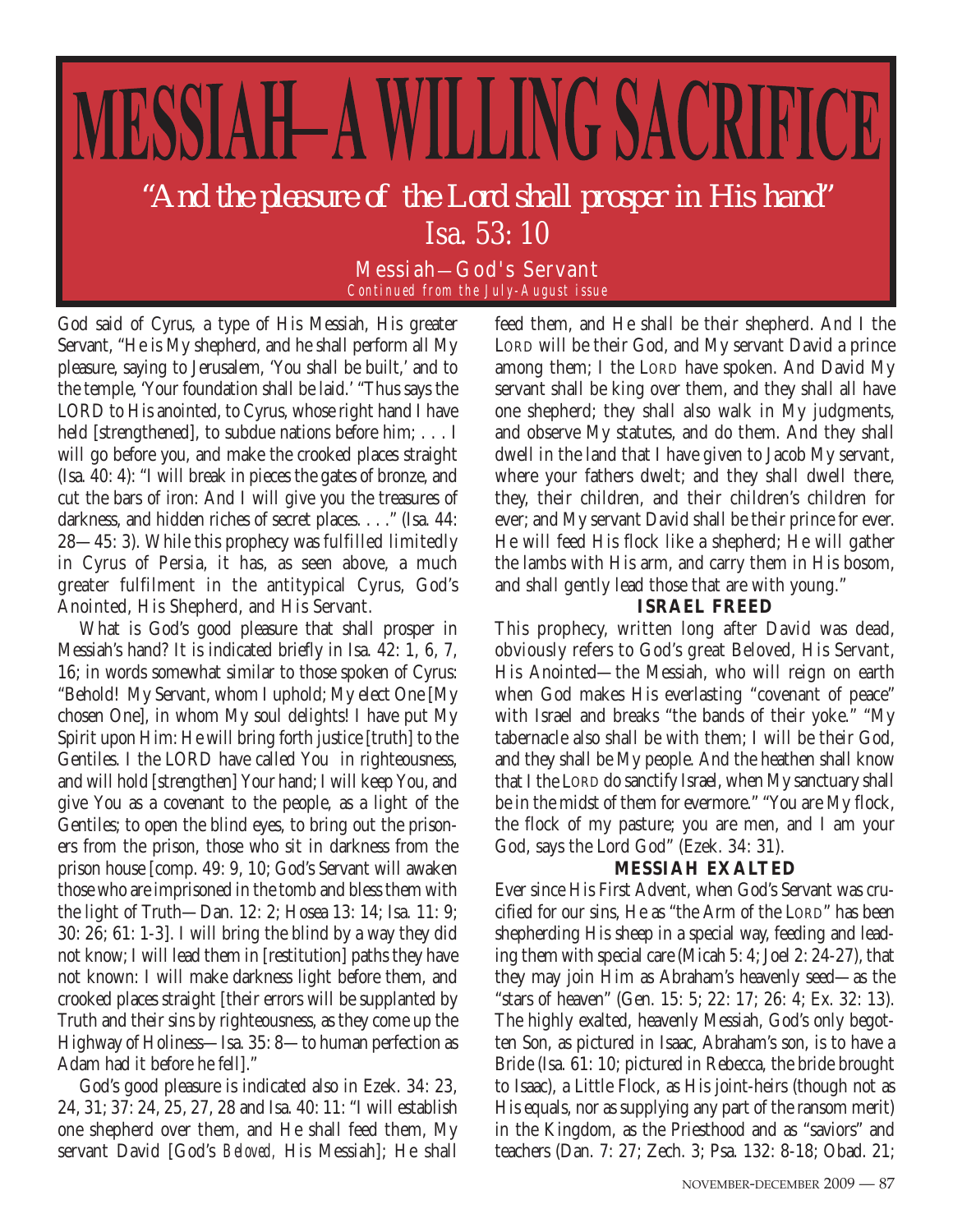Psa. 22: 30, 31). There will be also the Bridesmaids, His Bride's companions (Gen. 24: 61-67; Psa. 45: 9-15), "virgins without number" (Song of Solomon 6: 8), who as antitypical Levites (Mal. 3: 1-3) have no inheritance in the land (Num. 18: 20-24), and are numbered among the "stars of heaven."

The Messiah has other sheep, who are not of the heavenly fold, whom also He must bring. They are pictured in Abraham's earthly seed—as "the dust of the earth," as "the sand which is upon the sea shore" (Gen. 13: 15, 16; 22: 17; 28: 14; 32: 12; Jer. 33: 22).

These, in the larger sense, include the entire saved world of mankind. They will have their everlasting life, not in heaven, but on this earth—the "new earth," or social order among men, wherein dwells righteousness and which shall endure forever (Isa. 60: 21; 65: 16-19, 25; 66: 22, 23; Psa. 37: 9-11, 22, 29, 34, 38). "At that time they shall call Jerusalem the throne of the LORD; and all the nations shall be gathered unto it, to the name of the LORD, to Jerusalem: neither shall they walk any more after the imagination [stubbornness] of their evil heart" (Jer. 3: 17).

What marvelous blessings God has arranged for the human race! It is a wonderful message of salvation, to be accomplished by Israel's Messiah, which will be declared as they come to see that His "pleasure shall prosper in His hand"! For it pleased the Father that in Him should all fullness dwell; and by Him, having made peace through the blood of the cross, to reconcile all things unto Himself, whether they be things on earth, or things in heaven.

#### **THE RANSOM**

Messiah's sacrificed human life laid down as a ransomprice for father Adam and the race that was in his procreative capability when he sinned, is all that is required for the satisfaction of justice on their behalf: first, for the heavenly seed, His "servants" (His jointheirs) and His "handmaids" ("virgins without number") *in those days* (Joel 2: 29) of the heavenly calling and salvation (Lev. 16: 11); and, second, for the earthly seed of Abraham and the human race in general ("the people"—Lev. 16: 15) *afterward* (Joel 2: 28), during Messiah's Thousand-year Reign of blessing and peace. Eventually, God's good pleasure will be fully accomplished—that in the dispensation of the fullness of times He might gather together in one all things in the Messiah, both of things in the heavens and things on the earth.



sand which is upon the sea shore..." Gen. 22: 17,18

#### **ISRAEL'S MESSAGE**

As in the introduction (Isa. 52: 13-15) God gave a summary of the whole prophecy, mentioning Messiah's rejection and suffering, His high exaltation and His blessing of the nations, so here, at the end of repentant and believing Israel's confession and testimony (53: 1-10), God gives a brief statement in summary (53: 11, 12), as an endorsement and a confirmation of Israel's message. Delitzsch comments that in these last two verses "the prophecy leaves the standpoint of Israel's retrospective acknowledgment of the long-rejected

Servant of God, and becomes once more the prophetic organ of God Himself, who acknowledges the Servant as His own."

In this glorious climax God again sets forth His Servant's vicarious suffering and death for the many, His taking upon Himself their iniquities, His resultant exaltation and satisfaction with the results, His intercession for the transgressors and His justification of many.

**MESSIAH "SATISFIED"**

*"He shall see of the travail of his soul, and*

*shall be satisfied"*; or, more literally, "Because of [as a result of] the travail of His soul, He shall see and be satisfied." The travail of God's Servant, including His being put to death in the flesh, when He was cut off out of the land of the living, on Nisan 14, A.D. 33—in the midst of Israel's 70th week of favor, as noted in Dan. 9: 23-27—accomplished, among other things, "reconciliation for iniquity," the bringing in of "everlasting righteousness" (everlasting justification from sin instead of the typical yearly justification accomplished by the sacrifices for the typical people, Israel) and the anointing of "the most holy" (the holy remnant, the purest and fittest ones, of the Jewish nation for enrollment into the privileges of the High Calling—The Apostle Peter's first key (Isa. 10: 22, 23).

As a result of Messiah's great ransom-sacrifice, His offering of His soul—His perfect human life—for sin, He, God's Servant, shall see and be satisfied (the Hebrew verb *sabea,* used here, implies not merely a contentment, but the fullest realization, or gratification, of that which is desired). As already noted, He shall see a seed (Psa. 22: 30). He shall see "length of days for ever and ever" (Psa. 21: 4), for He who died for us in His flesh was raised a life-giving Divine, spirit being, highly exalted at God's right hand, where He shall be satisfied with life eternal (Psa. 110: 1; 91: 14-16). He shall see also and be satisfied with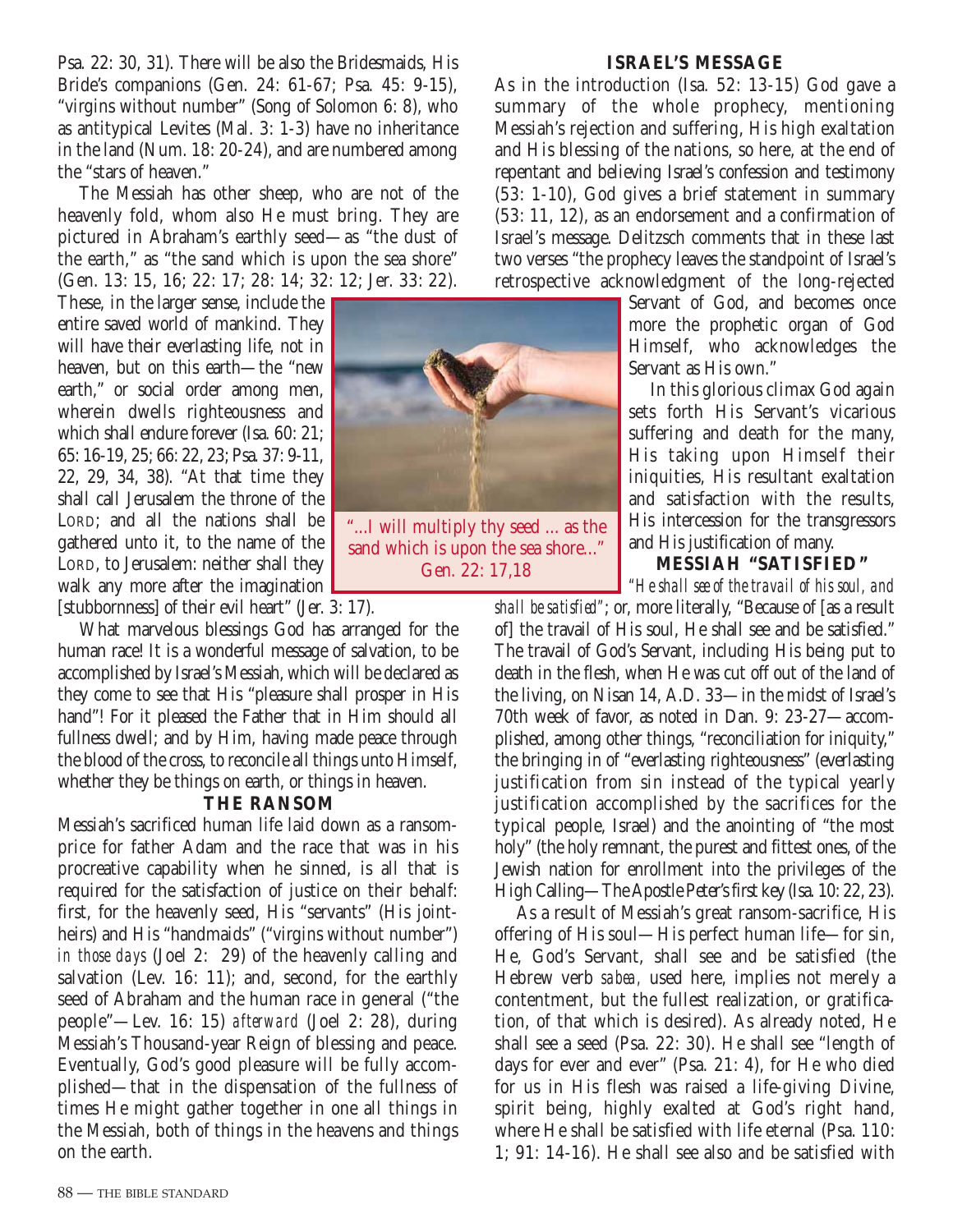the full and final accomplishment of all "the pleasure of the LORD," which "shall prosper in his hand."

This, as already seen, includes the salvation of His Bride (144,000 in number, made up of the best of the Jews and the best of the Gentiles—antitypical Priests), also His Bridesmaids (a great multitude of subordinate faithful followers—antitypical Levites Rev. 7: 9-17), and the Worthies of old, the "Ancients" (Isa. 24: 23), together with their associates the Youthful Worthies (who are being gathered here in the end of the present Age; Joel 2: 28), He will "make princes in all the earth" (Psa. 45: 16).

Then He will bring salvation to His regathered and believing Israel; and they shall sing: "He hath remembered His mercy and His truth toward the house of Israel: all the ends of the earth have seen the salvation of our God." "Break forth into joy, sing together, you waste places of Jerusalem! For the LORD has comforted His

people, He has redeemed Jerusalem. The LORD has made bare His holy arm [His Messiah] in the eyes of all the nations; and all the ends of the earth shall see the salvation of our God." "They shall not hurt nor destroy in all My holy mountain, for the earth shall be full of the knowledge of the LORD, as the waters cover the sea." "Therefore the ransomed of the LORD shall return, and come to Zion with singing, with everlasting joy on their heads: they shall obtain joy and gladness; sorrow and sighing shall flee away" (Psa. 98: 3; Isa. 52: 9, 10; 11: 9; Hab. 2: 14; Num. 14: 21; Isa. 51: 11).

This in brief is what God's faithful and exalted Servant will see with great delight and be abundantly satisfied therein—it is the glorious outcome of the travail of His soul!

\*\*\*



THE QUESTION IS OFTEN ASKED, "Is there any special punishment for thieves, murderers and other criminals, or will they, if repentant, be received into the Kingdom along with those who have tried to do right throughout their lives?" This question can be viewed from two standpoints. God Himself is the great Determiner of right and wrong. Everything that is right God approves; everything that is wrong God disapproves. The things that God approves are those things that are good, helpful and favorable for everybody. The things that God disapproves are the things that are evil, unjust, and injurious to everyone. God has condemned certain things as sin, because He would have us free from those things that are unjust or injurious to ourselves or to others. Whoever commits sin violates, first of all, a Divine command, and to that extent has a certain penalty attached to him for wrong doing. We speak of some people as "sowing their wild oats." What does this expression signify? It means that they are now performing moral habits that are injurious, not only to their own health and to happiness, but almost certainly to that of others. Because of practicing sin, they are sure to bring upon themselves a degradation of both mind and body. Accordingly, sin brings its own reward in a natural way. Whoever sins will suffer, is the general Law. However, aside from that Law, there is a God, who has

given certain commands and certain penalties that go with those commands.

#### **THIEVES AND MURDERERS**

God's standard of righteousness is much higher than is man's present standard. Our Lord gave very fine meanings to the words "thief," "adulterer," and "murderer." He taught that anyone who is angry with his brother without a cause is a murderer; that he who looks upon another's wife with impure desire has committed adultery (Matt. 5: 22, 28). These are very fine distinctions. Moreover, we must all admit, as Shakespeare has said: "He who steals my purse steals trash; but he that filches from me my good name robs me of that which not enriches him, and makes me poor indeed." Many people have been guilty of stealing the good name of others; many have been guilty of murder in the sense that they hate others. When it comes to the point of deciding who are the guiltiest; murderers, thieves, or adulterers, we are not competent to judge, for we are not able to know the qualities of mind and the weaknesses with which each person was born. God only can tell the degree of wrong in any of these cases. There are some people who are naturally good; others seem to have been born with less quality of character. Some who, naturally, would not get angry with their brother, or with anyone, as soon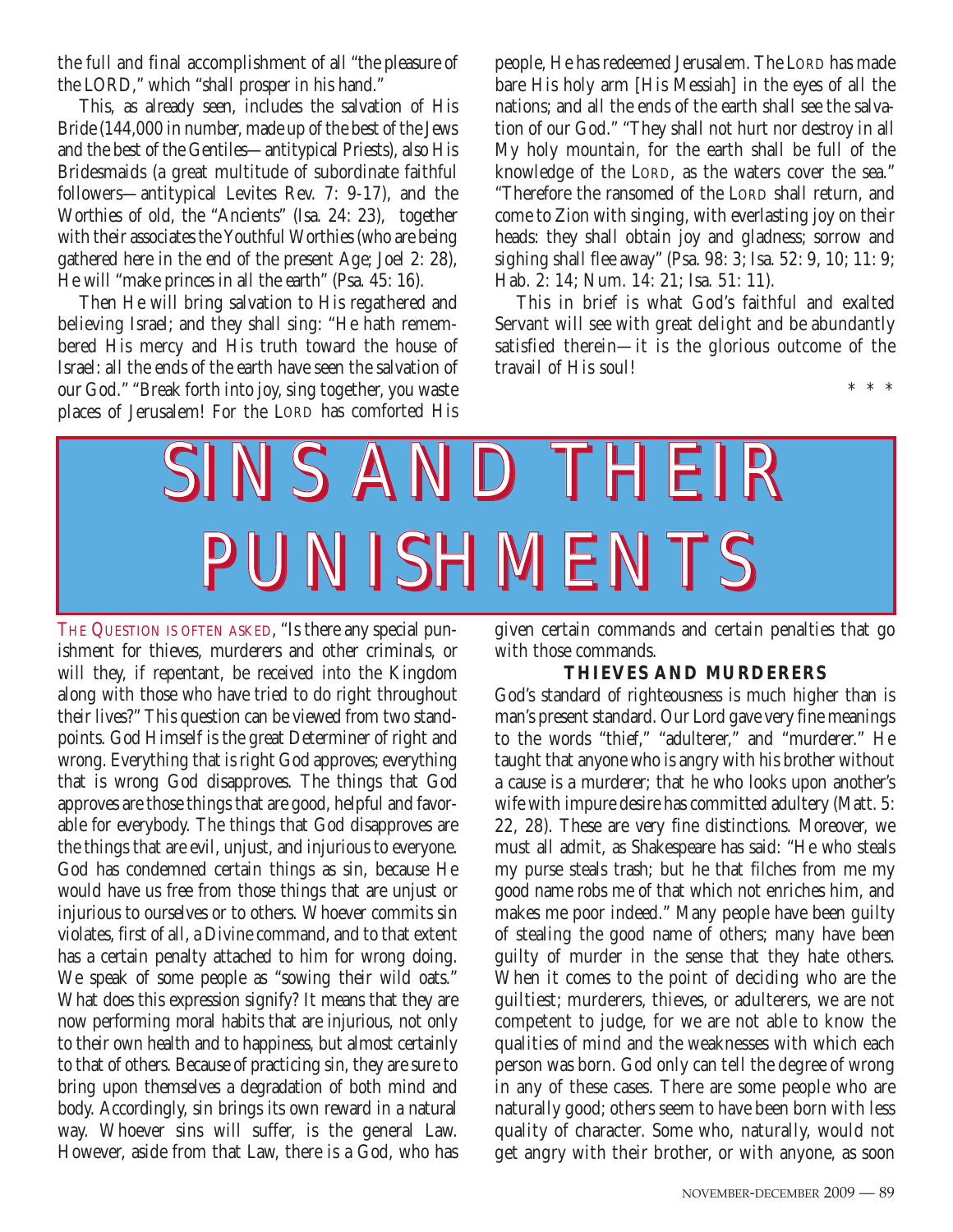as someone else would, may never be in danger of committing murder, either literally or figuratively; for they are born with the quality of forbearance. As these may not manifest any special character traits more than that with which they were born, so others may manifest special qualities because of the condition in which they were born. The world has learned the necessity of restraining those who are injurious to others. The judgment of the people of the State of New York is, according to the law, that no murderer shall be at large. He is confined; for a murderer is not a safe person to permit in society. He is incarcerated or, depending on the sentence, is executed. This is the general judgment, outside of God's judgment. The best thing for him and the world in general is that he go down to hades, sheol—the great state of death, where he cannot murder anyone else. The Scriptures agree with the laws of the State of New York in this respect, that if a man commits heinous crimes, he should be punished.

#### **GOD TRAINED THE JUDGES**

We are not capable of taking the position of judge. God alone, at the present time, knows how much more worthy of punishment some are who are in prison than some who

are not in detention. The offense of the prisoners might outwardly be the greater crime; those who are not confined might be just as guilty, or more so, from the Divine standpoint; for they might be sinning against greater light and ability. No one but God could judge in the matter in the past. God has selected another class to be Judges—a saintly class that will be fully qualified to judge the world in the future Millennial Judgment Day. He says, these are the Judges that I have selected. The Apostle says, "Do you not know that the saints

shall judge the world?" (1 Cor. 6: 2). The world's judgment is not now, under present conditions, but it will take place after the great awakening when the race has been brought back from the tomb. Those who are instructed of the Lord are not by nature free from imperfection, but have many of the same weaknesses that others have. Nevertheless, they seek to judge themselves, to be transformed by the renewing of their minds, to have self-control, or as the Scriptures say, to "overcome." All those who are with the Lord in the heavenly Kingdom of glory and power and set for the work of the Millennial Age are "more than conquerors through Him that loved us" and bought us with His own "precious blood" (Rom. 8: 37; 1 Pet. 1: 18, 19).

Various qualities of murder, lust, covetousness, etc., we see afflict the world in the unbalanced mental and moral conditions resulting from the fall. Some are so mentally unbalanced they are put into institutions. Some are so morally unbalanced they are not permitted to be at large, but must, of necessity, be put into prison. Others are able to be about in the world and have their liberty, but they are not sound of mind. "There is none righteous; no, not one" (Rom. 3: 10), is the Bible declaration. Since we have learned to appreciate the Bible teaching, to recognize that a great fall came upon our race six thousand years ago, and that all are born in sin and "shapen in iniquity and in sin did my mother conceive me" (Psa. 51: 5), it gives us a great deal of sympathy for many people; and as we have more strength of character, mentally and morally, than some of them, we thank God and say, "Who makes you differ from another?" (1 Cor. 4: 7). We were, perhaps, born of more noble stock than some; and what we did not get by heredity, we got through grace; so our

strength of character is not of ourselves. It is by God's grace that we may be better than others; and it is not for us to glory, but rather to give thanks. We have sympathy for murderers, thieves and vagabonds in general; and we believe the Lord has also. This does not mean that we have the kind of sympathy, which would say, "Open wide the prison doors and let everyone out!" Some have received the Truth while in prison. In prison there may be less temptation than in the world. Liberty is a good thing; but it brings a responsibility and

additional trials as well.

#### **SIN AND DEATH ARE HEREDITARY**

As we consider the weakness and sinfulness of humanity, the question naturally arises, "Why is this so?" The Scriptures, not the Evolution theory, give us a satisfactory answer to the question. When God placed our first parents in the Garden of Eden, He made this proposition to them: If you are obedient to My righteous law, you may continue to live; but if you violate its dictates, you shall die. Our first parents disregarded the Divine instruction and were disobedient. God immediately sentenced them to

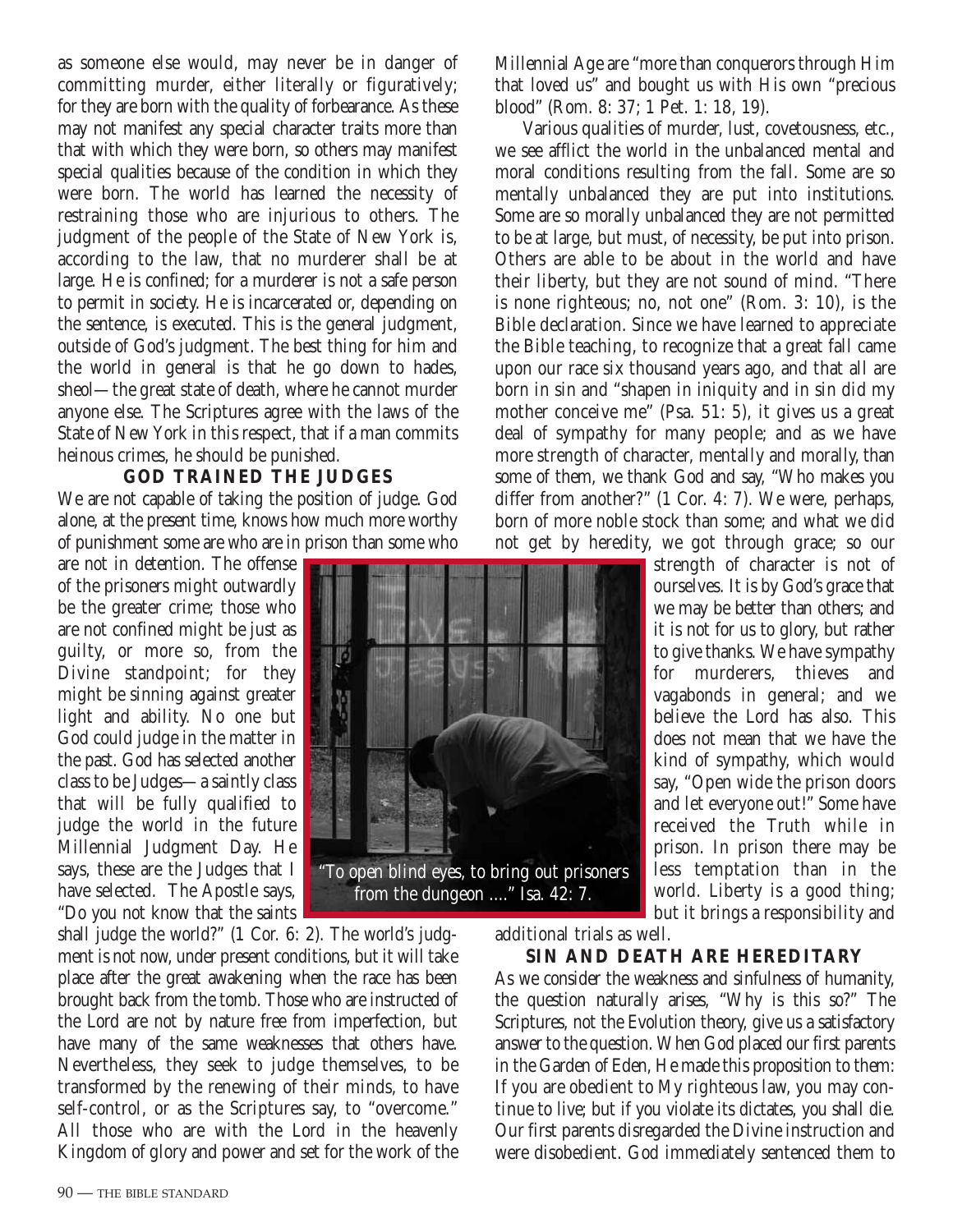death. Death was the penalty of disobedience. In other words, God said, If you are a sinner I will not permit you to live. Those to whom I wish to grant eternal life are those who will gladly obey My righteous Law. For, as Jesus said: true worshippers will "worship the Father in spirit and in truth; for the Father is seeking such to worship Him" (John 4: 23). In addition to having the death sentence passed upon him, father Adam received other punishment aside from the death penalty. He was ejected from the Garden of Eden and was brought into contact with the imperfect earth, its thorns and thistles; he labored with sweat of face; he had the sorrows and troubles that come with the decaying humanity, mind and body. All these things were the result of sin. Nevertheless, as far as God was concerned, the penalty of sin was merely the death sentence. In effect God said, "You are not fit to live; you are not fit for everlasting life; you shall not have everlasting life." However, through the sacrifice of His human nature, Jesus, by the grace of God, has tasted death for the whole human race—Adam and all his descendents, all of whom will ultimately be redeemed from the death sentence. They will be redeemed from death in order that Jesus may, during His Messianic reign of one thousand years, lift them up out of sin and degradation.

#### **SELF-DEGRADATION**

Do you ever think to what extent we degrade ourselves? When the time comes for our uplifting, the lower our characters are, the more difficulty there will be in getting up to perfection. God's arrangement for lifting humanity out of the death condition is for each to strive for improvement and to assist each other; everyone must labor to rise from their degraded condition, beginning from whatever depth they have fallen and must persevere in this grand work to obtain everlasting life. It is by our own effort and the Lord's help that we must get out of the difficulty. No one will get out by merely saying, "I would rather be out of this and have life." The way back to perfection will be an up-hill journey. It will not be the narrow way that our Lord and the spirit-begotten walked—darkness on every hand, a strait gate, etc.—but it will be "a highway," an upward way, nevertheless, favorable to the person's progress (Matt. 7: 13, 14; Isa. 35: 8, 9). It is not so much a physical exercise but one that requires intellectual and religious perseverance in developing a Christ-like character. He cannot just occupy space, but will be required to make the necessary advancement to obtain Divine approval at each stage during the thousand years of Christ's reign. By so doing the person will gradually rise up out of imperfection.

On the other hand, the Elect have been required to turn from sin to righteousness in a period of trial; and we have the assurance that there is a higher reward than that obtained by the world in the next Age. The Elect who have come off victorious in this battle against self and sin have been rewarded in their resurrection. In a word then, when God's people die, their course is over and they wait in the tomb for God's due time to place them in the Kingdom when they come forth. When we die we come under the full sentence of Adam's transgression—God's Law; for the Law said, "You shall surely die."

**RESURRECTION—THE WORLD'S HOPE** The human race is in a deplorable condition after 6,000 years of sin. They are fallen in physical, mental, moral and religious ways. The Christ, head and body, and the other elect classes, are dedicated to assist the non-elect of humanity back to the perfection that father Adam enjoyed before his fall. When Christ's Kingdom is set up, Jesus and the Church will take charge over the world of mankind—approximately 40 billions of humanity— Adam and his descendents, all in their broken, fallen condition; and then the great work of refreshing and restoring will begin. The corrective process will continue during the whole one-thousand years of the Millennial reign (Rev. 20: 4). You can understand that the increased ruination into which people are involved in now, has a great deal to do with their overcoming in the future. Many will have so increased their involvement in sin that when they come forth from the tomb they will have a very difficult time overcoming their degradation. Some of these are mentioned in the Scriptures. We are told that some will come forth to shame and lasting contempt. There are many people who will come forth to shame. After they had died, many people have been found to have indulged in criminal acts. Whatever it is will surely be made manifest, is the Lord's declaration. When the world's history shall all be known, some that we have thought to be very respectable people, we may find to have been just the reverse; and others who may have been thought to be dishonorable may be found to have been decent and upright.

The judgment of the world is not always right. This is one reason why the Lord warns His people not to judge before the time. That time has arrived now during the Epiphany, by the Lord's manifestation it is possible to make certain decisions as He reveals the matter. When the Restitution process begins the whole world of mankind will be brought forth to have their trial before the symbolic "Great White Throne," the judgment seat of Jehovah. Then the books will be opened which are the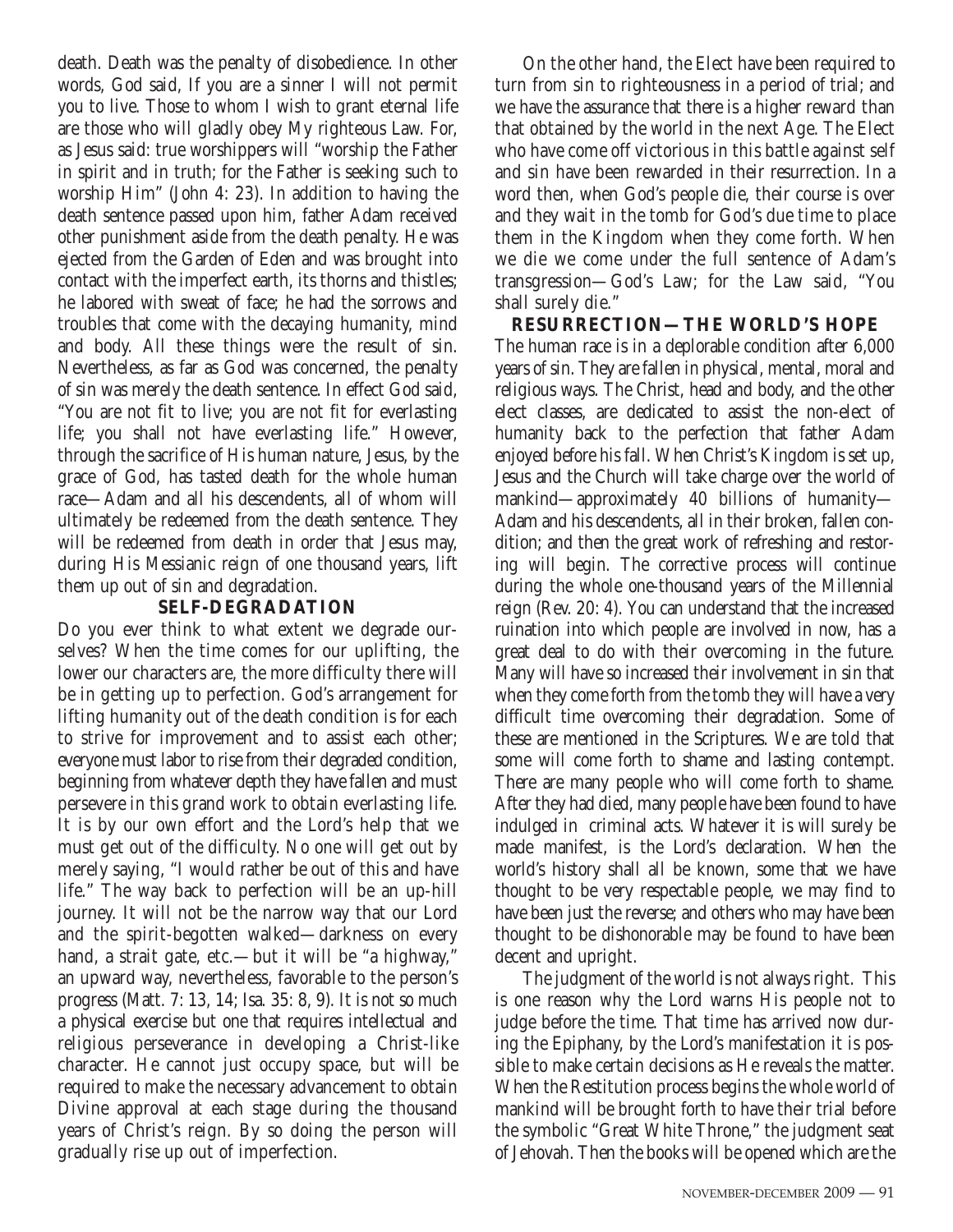Old and New Testament Scriptures. Those coming forth from the tomb will be imperfect but those who are rightly exercised will start up the symbolic "highway" toward life (Isa. 35: 8, 9), while those who have sinned against much light as the unrighteous Pharisees and the perpetrators of the Inquisition etc., will have considerable shame and sin to overcome. If they will obey the

terms and regulations of the Messianic Kingdom, they will make progress daily toward perfection of life. As the human race move out of their fallen condition, so this black scourge will be eradicated and pass away. All will rejoice to see the change, not only in others, but also in themselves. By the end of the 1,000 years, one who was in shame and contempt at the beginning, will, if walking in the right course, gain everlasting life. We see the principle illustrated in the Scriptures. Saul of Tarsus was the opponent of God and His people, for he persecuted the Saints. St. Peter denied the Lord but he corrected his wrong course and was faithful as an Apostle. When the world shall have been brought to the knowledge of God and His righteousness under the favorable conditions of the earthly

Kingdom, Restitution will take out of them all imperfection and give them the good qualities that God originally gave to the perfect man Adam, when God said that he was "very good." **ACTS 7: 58-8: 3 7: 58-8: 3**

#### **WHO MAY ENTER THE KINGDOM**

Do not the Scriptures say that no murderer shall enter the Kingdom of God? The Scriptures state that murderers will not be in the Kingdom, that they will be outside—have no part in it—"without are murderers," etc. (Rev. 22: 14, 15.) This statement does not signify that a person who has once been a murderer might not reform and become renewed and an heir of the Kingdom. We have already referred to one murderer mentioned in the Bible, guilty of the murder of St. Stephen, Saul of Tarsus, who afterward became the most notable of the Apostles. He was somewhat responsible for Stephen's death. He was a member of the Sanhedrin and approved of the stoning of Stephen, without which approval the latter could not have been stoned. So when we read that no drunkard, murderer or robber shall enter the Kingdom,

the New Jerusalem, how shall we understand it? In this way—when during the Kingdom, all mankind shall have the opportunity of coming into harmony with God, those who maintain a sympathy or love for unrighteousness of any kind will not have Divine approval. They will not be permitted to enter within the gate of the City, which symbolically represents the Kingdom and Divine favor.

Originally, Jerusalem represented the Church. "I will show you the Bride, the Lamb's Wife . . . Now the wall of the City had twelve foundations, and on them were the names of the twelve Apostles of the Lamb" (Rev. 21: 9-14). However, at the end of the thousand years, in the symbolic earthly City, there will be brought the sheep class of Restitutionists (Matt. 25: 31-34). So all the world of humanity who will come into harmony with God will enter into that City, into the New Jerusalem and Kingdom of God, and outside of that City will be found all unreformed characters—goats. We have them pictured in the statement that liars and murderers, etc., shall have their portion in the "lake which burns with fire and brimstone." This "lake of fire and brimstone" is as symbolical as is the City. As the

City is not a literal city of gold, neither is the lake a literal lake of fire and brimstone. That City was pictured by Jerusalem, and the "fire" by Gehenna. As the trash of the literal city of Jerusalem was put into the Valley of Hinnom for destruction and for the purification of the community, so all the refuse of the Kingdom will be destroyed and not allowed to exist in eternity. That will be a glorious Kingdom, free from anything that would be a stain or blemish or sin; and all who love unrighteousness, in any sense of the word, will be destroyed in "the lake of fire," which is, we are told by the Revelator, the Second Death (not torment, Rev. 21: 8).

\*\*\*

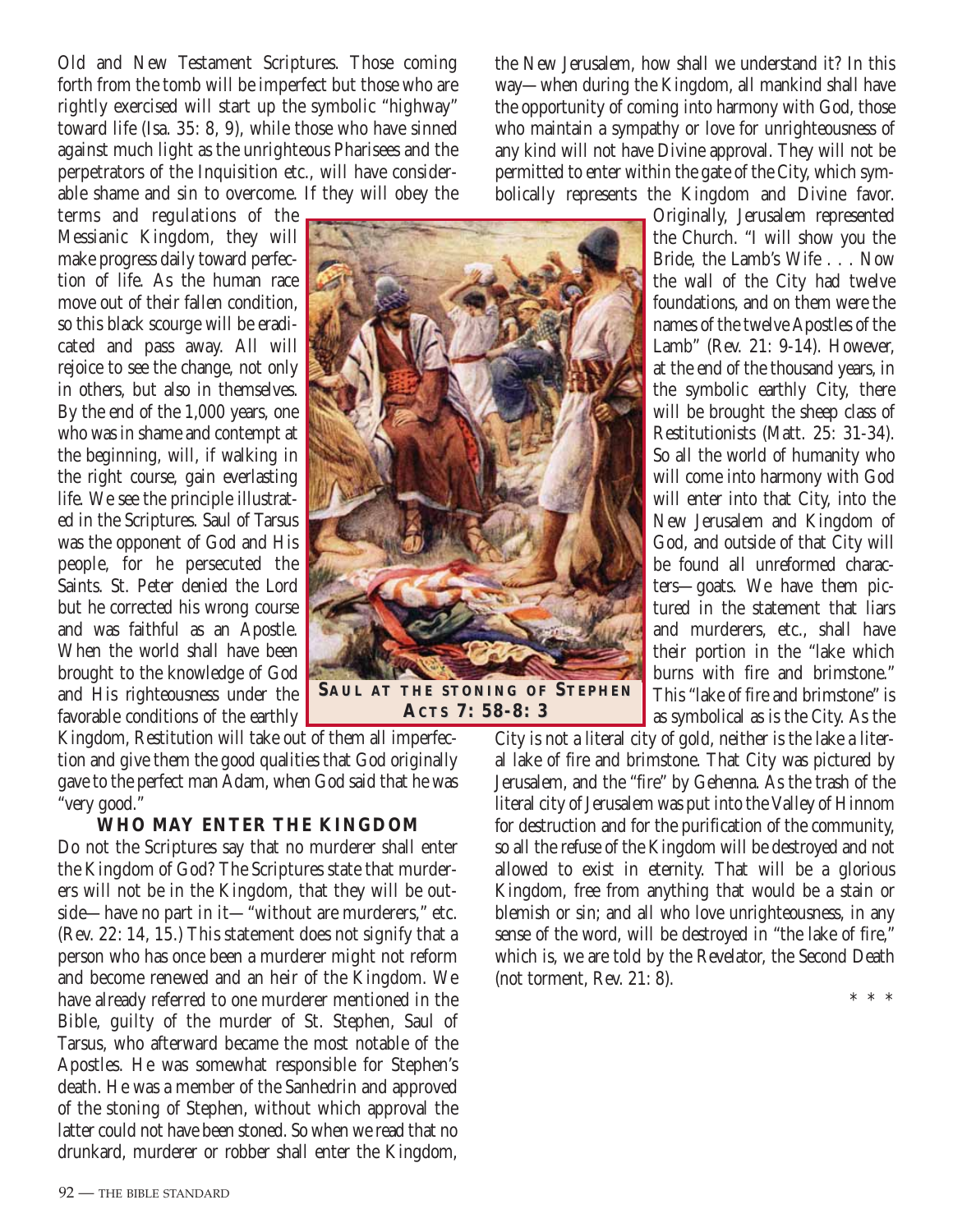

## **THE END OF THE AGE**

In the Scriptures, the expression "End of the World" is frequently used. St. Peter tells us that the world came to an end in the Deluge. It was not the Earth which came to an end; merely that order or condition of things which prevailed prior to the Deluge ceased there. A new world, a new order of things, was there ushered in. This is in strict accordance with the proper translation of the Greek. The common translation unfortunately has deceived many. We would better read "End of the Age"—not End of the World.

Ages may end and be succeeded by other ages, but the Bible declares that "the Earth abideth forever" (Eccl. 1: 4); that "God formed it not in vain; He formed it to be inhabited" (Isa. 45: 18). It has never been thoroughly habitable, nor has it ever been inhabited, in the proper sense of the term. The work of Messiah's Kingdom will be to make God's footstool glorious, and fit for those restored to His favor. His further work will be to uplift man and restore him to all that was lost in Eden and redeemed at Calvary. He will destroy only the incorrigible.

In the new order of things started by Noah and his family, God allowed humanity to have its way and to work out its own schemes without Divine interference, except in extreme cases. He allowed the world to learn lessons, while He carried out His own great Plan, of which Redemption is the center, and Messiah's Kingdom the circumference, for the recovery of mankind from their fallen estate.—Romans 5:12-14.

The development of God's Plan has been long, from the human standpoint, but not so from the Divine, for we read: "A thousand years in Thy sight are but as yesterday;" and again, "A day with the Lord is as a thousand years." During six of these thousand-year Days, in which He rests or desists from interfering with the world's affairs, God has permitted a reign of Evil, but His arrangements are complete whereby Messiah, the Redeemer, will fully restore all the willing and obedient to all that Adam forfeited.—Acts 3:19-22.

#### **Questions on Lesson 18**

- 1. What is meant by the scriptural expression "End of the World"?
- 2. Define "World" and "Earth" scripturally.
- 3. When did the first World start? When did it end? Studies, Vol. 1, page 66.
- 4. What is a better word to use than "World"? Par. 1
- 5. Of how many Worlds (epochs) does the Bible speak? Studies, Vol. 1, page 67; 2 Pet. 3: 6, 7, 13
- 6. Of how many Earths? Isa. 66: 1
- 7. What is God's purpose concerning the Earth?
- 8. When will it be accomplished? Par. 2
- 9. In what Worlds (epochs) did Noah live? Studies, Vol. 1, pages 70, 71.
- 10. To what extent did Jehovah deal with humanity during the first and second Worlds (epochs)? Studies, Vol. 1, pages 70, 71.
- 11. How about the third World (epoch)? Studies, Vol. 1, page 71.
- 12. What is the center of God's plan of redemption? Its circumference? Par. 3
- 13. How long has God's plan been in development?
- 14. How does God measure time?
- 15. Why has God permitted the reign of evil?
- 16. How long will evil continue?
- 17. What will follow Satan's evil reign? Par. 4



The Photo-Drama of Creation combined with the Study Guide, as a set (\$12.00), make a nice gift for someone you would like to introduce to a systematic study of the Scriptures; an overview of the Bible from Genesis to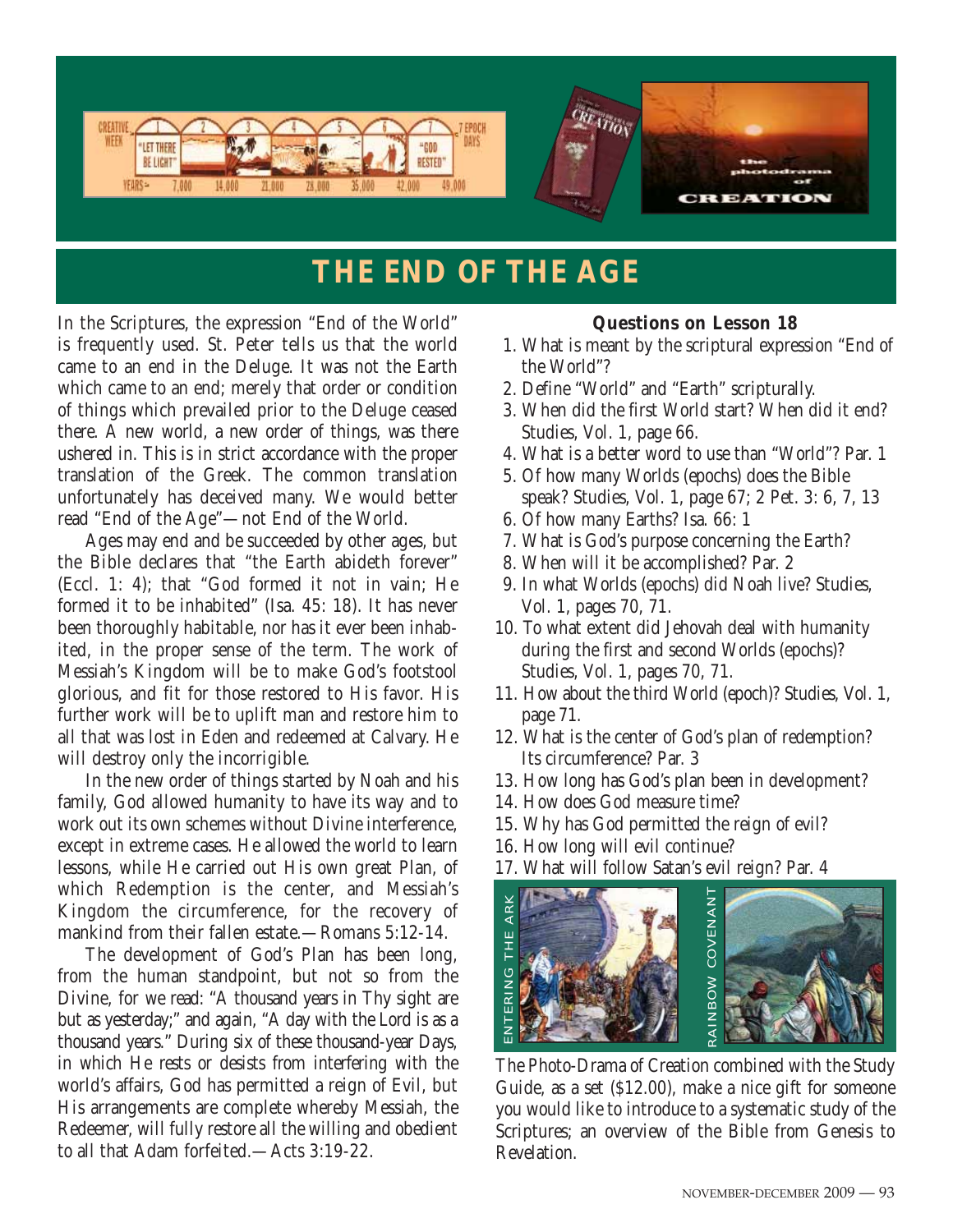# QUESTION AND ANSWER QUESTION AND ANSWER

Jer. 10: 2-5 reads: "Thus says the LORD: Do not learn the way of the Gentiles; Do not be dismayed at the signs of heaven, for the Gentiles are dismayed at them. For the customs of the peoples are futile; for one cuts a tree from the forest, the work of the hands of the workman, with the axe. They decorate it with silver and with gold; they fasten it with nails and hammers that it will not topple. They are upright, like a palm tree, and they cannot speak. They must be carried, because they cannot go by themselves. Do not be afraid of them, for they cannot do evil, nor can they do any good." Is this a warning against the putting up of Christmas trees? **Q**

It is evident from these verses and the context that this chapter has reference, not to the putting up of Christmas trees, but to the making of decorated wooden idols, which must be carried around (v. 5) because unable to go of themselves. (Decorated Christmas trees are not generally carried around). The line of thought in vs. 6-16 is the contrast between Jehovah, the living, great, wise, powerful Creator, the only true God, and the lifeless, silver-and gold-decorated idols of wood and metal made and worshiped by the heathen. Some of the Israelites were ensnared into worshiping such idols. Jer. 10: 1-16 is a stern warning by Jehovah to His people against idolatry. **A**

Psa. 115: 1-9 and Hab. 2: 19 make a similar contrast between the great living Jehovah and the insensible idols of the heathen.

Of course, if any of God's people were to worship a Christmas tree or other object in nature, or manufactured object, or to divide worship between Jehovah and a Christmas tree or any other natural or man-made object, the Bible's many stern warnings against and prohibitions of idolatry would apply to them. The spirit of a sound mind in God's consecrated people (2 Tim. 1: 7) will keep them from idolatry of any kind (1 John 5: 21).

#### **GIFT SUBSCRIPTIONS**

We are offering a one year gift subscription to the **Bible Standard at a special price of \$4.00**. A gift that would be a reminder, upon its arrival, of your love and caring for the recipient all through the year. It would be a way of witnessing to your loved ones, neighbors and co-workers of the wonderful plan God has for the whole world.

Two gift subscription forms are supplied on the next page. If you wish to place orders for a larger number of subscriptions, you may type or print them on a separate sheet of paper, making sure to print clearly, supplying a full address. The recipient will be notified by a gift card in your name, which will be enclosed with their first issue of The Bible Standard.

The editor and members of the Bible House wish you the Lord's blessings as you contemplate the gracious gift God gave to mankind in His only begotten son, our Lord, Jesus Christ.

#### **PUBLICATIONS Please note that there has been a price increase on some of our publications.**

#### **ATTRACTIVE HARDBOUND BOOKS**

| Life — Death — Hereafter (224 pages) paperback \$3.50, cloth                   | S <sub>4.50</sub> |
|--------------------------------------------------------------------------------|-------------------|
| God (547 pages; describing Jehovah's great attributes, etc.)                   | \$4.50            |
| Creation (585 pages; describing God's creative work, etc.)                     | S <sub>4.50</sub> |
| The Bible (794 pages; much useful information on it, its uses)                 | S <sub>4.50</sub> |
| Christ - Spirit - Covenants (744 pages, very informative)                      | S <sub>4.50</sub> |
| The Chart of God's Plan (360 pages)                                            | \$5.00            |
| The Millennium (480 pages; expounding many Scriptures)                         | S7.00             |
| Daily Heavenly Manna and Devotional Service                                    | S <sub>6.75</sub> |
| Poems of Dawn (300 choice Christian poems for many occasions)                  | \$5.00            |
| Hymns of Millennial Dawn (350 hymns hardbound)                                 | S <sub>6.00</sub> |
| <b>HELPFUL BOOKLETS</b>                                                        |                   |
| <i>Focus on Zionism</i> (a Christian Zionist view)                             | \$1.50            |
| <i>The Restoration of Israel</i> (48 pages)                                    | \$1.00            |
| Anglo-Israelism (80 pages; errors of H. W. and G. T. Armstrong refuted)        | \$1.00            |
| The Gift of Tongues - Should We Seek or Shun It? (80 pages)                    | \$1.00            |
| Is there Hope for Any of the Unsaved Dead? (80 pages)                          | \$1.00            |
| Satan, Satanism, Demonism and Exorcism (80 pages)                              | \$1.00            |
| <i>Born Again</i> (48 pages)                                                   | \$1.00            |
| The Great Pyramid and the Bible (48 pages)                                     | \$1.00            |
| The Hell of the Bible (60 pages; treats every Bible text relating to Hell)     | \$1.25            |
| Spiritism—Ancient & Modern (67 pages; proves it to be Demonism)                | S1.25             |
| Jewish Hopes and Prospects (52 pages)                                          | S.75              |
| The Teachings of "Jehovah's Witnesses" Examined in the Light of the Scriptures |                   |
| $(29 \text{ pages})$                                                           | \$1.50            |
|                                                                                |                   |

#### **FREE 24 PAGE BOOKLETS**

**(Please select one to six booklets and or leaflets)** *Life and Immortality • What is the Soul? • The Resurrection of the*

*Dead • Spiritism is Demonism • Why Does A Loving God Permit Calamities? • The Sabbath Day • Faith Healing • Baptism • Speaking in Tongues — Is it of God? • The Kingdom of God • Mormonism — A Modern Delusion • Preservation of Identity in the Resurrection • The Evolution Theory Examined • Why We Believe in God's Existence • The Rapture • Future Life By Resurrection — Not Reincarnation • Must Christians Pay Tithes?*

#### **LEAFLETS**

*Do You Know? • Thieves In Paradise • Israel's Return • What is Hell? • The Bible vs. Evolution • Jesus' Second Advent • Judgment Day • God Loves You! • Earth's Coming Theocratic Government • War on Poverty • Oath-bound Promise • Man's Eternal Destiny • Pollution Crisis • What is the Truth? • Great Pyramid • Restitution • Is God or Satan Winning? • The Full Gospel • Peace — How it Will Come • UFO Sightings • The Gospel in a Nutshell • True Freedom • The New Earth •Bible Standard Ad •Bible Standard Ministries, L.H.M.M • Coming By and By • Christ's Glorious Reign • Desolation/Restoration • Father Take My Hand • A Good New Year Recipe • How Readest Thou? • Nearing God's Kingdom • My Lord and I & Picture • 23rd Psalm • Watchman, What of the Night?*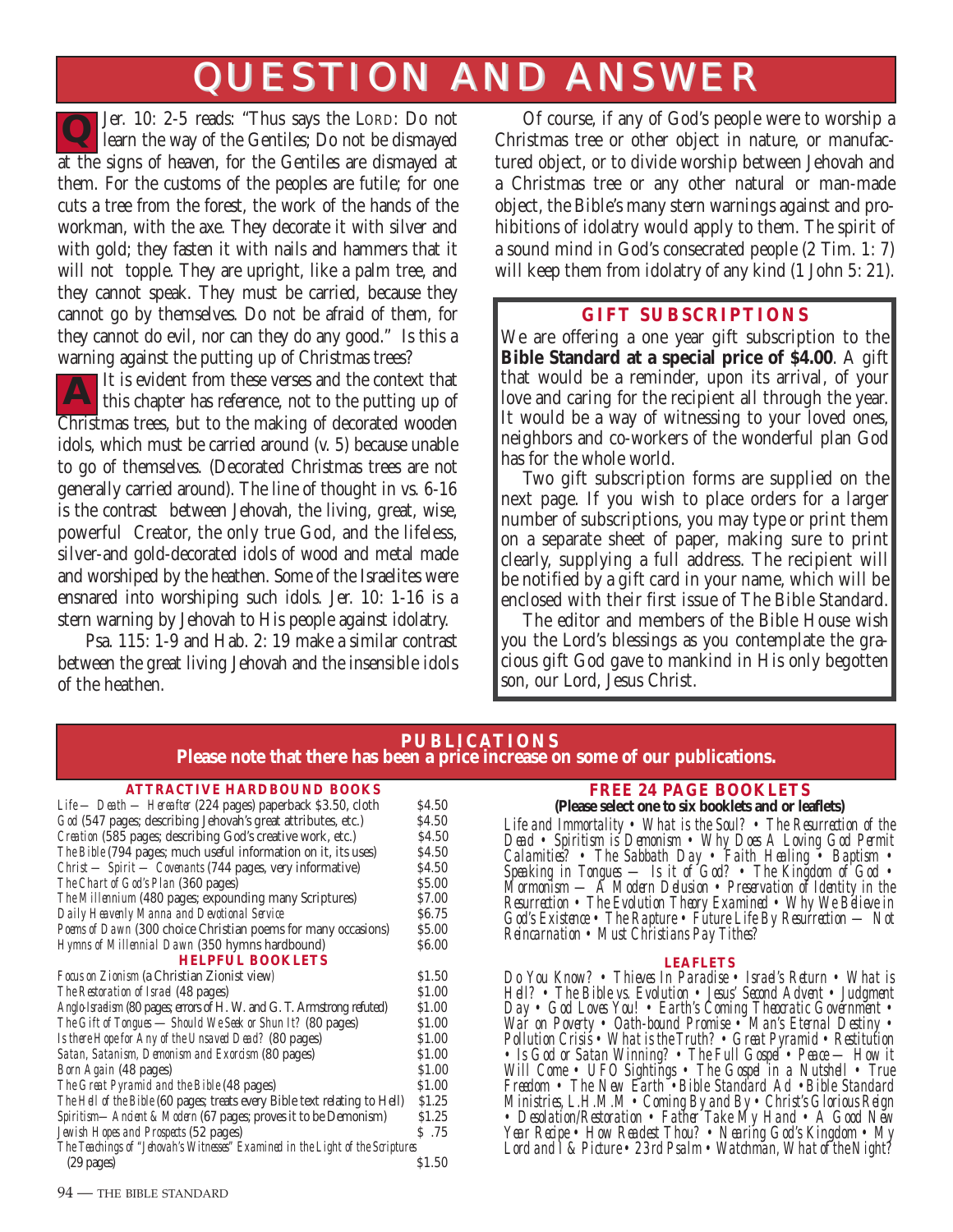### ANNOUNCEMENTS

#### **SERVICES BY VISITING MINISTERS**

**Robert Herzig** Lauderdale Lakes, FL, November 15 **Leon Snyder** Muskegon, MI, November 7 **Donald Lewis**  Chester Springs, PA, November 1 **John Wojnar** Chester Springs, PA, December 31, January 1 **Robert Steenrod** North Canton, OH, November 29; Columbus, OH, December 20

#### **JACKSONVILLE, FLORIDA CONVENTION March 12, 13, 14, 2010**

SITE: Clarion Airport Hotel & Conference Center, 2101 Dixie Clipper Road, Jacksonville, Florida. Phone: 904-741-1997. Rates and Reservations: \$79.00 plus 13% tax, for 1-4 guests, includes breakfast. Reservations must be made directly with the hotel by February 9, 2010. State that you are attending the Laymen's Home Missionary Movement Convention to secure the special rate. Inquiries can be made to Sr. Cathy Kirkpatrick, telephone 904-771-7180.

#### **2010 LHMM CONVENTIONS**

**United States:** 

*Jacksonville, Florida March 12, 13, 14; Muskegon, Michigan May 14, 15, 16; Chester Springs, Pennsylvania (Picnic, July 15) July 16, 17, 18; Tulsa, Oklahoma October 1, 2, 3;* **France:** All conventions in Barlin *Spring: April 4, 5, 6; Summer: July 30, 31 , August 1; Fall: October 30, 31;* **Germany:**  *Velbert, May 22, 23, 24; Kaub, October 1, 2, 3* **India:** *Nazareth/Tutucocin District, January 30, 31* **Jamaica:**  *April 2, 3, 4, 5*  **Lithuania:** *Kowno, June 20, 21, 22* **Nigeria:** *Agbado, Ogun State, April 30, May 1, 2; Mbiakong, Akwaibom State, July 30, 31, August 1; Ulasi, Abia State, October 1, 2, 3; Akwanga, Nasarawa State, November 26, 27, 28* **Poland:** *Kolobrzeg, April 11, 12, 13; Poznan, May 1, 2, 3; Bydgoszcz, July 11, 12, 13; Leszno, July 14, 15, 16; Gliwic, July 17, 18, 19; Susiec, July 21, 22, 23; Krakow, August 21, 22, 23* **Ukraine:** *Orlowka, June 26, 27, 28; Lwow, August 14, 15, 16* **United Kingdom:**  *Hyde, August 6, 7, 8; Sheffield/Barlborough, October 30 and 31*

#### **EVANGELISTS' SERVICES**

**Michael Dukette** Boston, MA, November 22 **Ainsley Maine** Pittsfield, MA, December 13 **Roger Mullen** Springfield, MA, December 6 **Richard Piqune** Mustang, OK, November 8 **Harold Solomon** Reidsville, NC, November 11; Keystone Heights, FL, November 22 **Michael Williams** Indianapolis, IN, November 8

| PASTOR RUSSELL'S WRITINGS         |         |
|-----------------------------------|---------|
| <b>Tabernacle Shadows</b>         | \$5.00  |
| (168 pages, types explained)      |         |
| <b>Pastor Russell's Sermons</b>   | \$9.50  |
| <b>What Pastor Russell Taught</b> | \$8.50  |
| What Pastor Russell Said—         |         |
| Questions/Answers (894 pages)     | \$11.50 |
| <b>Studies in the Scriptures</b>  |         |
| Library edition (6 volume set)    | \$24.95 |

#### **BIBLE STANDARD GIFT SUBSCRIPTION FORM PLEASE PRINT IN CAPITAL LETTERS**

```
ADDRESS __________________________________
```

```
CITY ____________________ STATE ___ZIP______
```
**FROM: NAME \_\_\_\_\_\_\_\_\_\_\_\_\_\_\_\_\_\_\_\_\_\_\_\_\_\_\_\_\_\_\_**

**E NCLOSE \$4.00 FOR EACH GIFT SUBSCRIPTION MAIL TO: BIBLE STANDARD MINISTRIES 1156 ST MATTHEWS RD**

**CHESTER SPRINGS, PA 19425-2700**

**BIBLE STANDARD** 

**GIFT SUBSCRIPTION FORM PLEASE PRINT IN CAPITAL LETTERS**

**NAME \_\_\_\_\_\_\_\_\_\_\_\_\_\_\_\_\_\_\_\_\_\_\_\_\_\_\_\_\_\_\_\_\_\_\_\_\_**

**ADDRESS \_\_\_\_\_\_\_\_\_\_\_\_\_\_\_\_\_\_\_\_\_\_\_\_\_\_\_\_\_\_\_\_\_\_**

**CITY \_\_\_\_\_\_\_\_\_\_\_\_\_\_\_\_\_\_\_\_ STATE \_\_\_ZIP\_\_\_\_\_\_**

**FROM: NAME \_\_\_\_\_\_\_\_\_\_\_\_\_\_\_\_\_\_\_\_\_\_\_\_\_\_\_\_\_\_\_**

**E NCLOSE \$4.00 FOR EACH GIFT SUBSCRIPTION MAIL TO: BIBLE STANDARD MINISTRIES 1156 ST MATTHEWS RD CHESTER SPRINGS, PA 19425-2700**

NOVEMBER-DECEMBER 2009 — 95